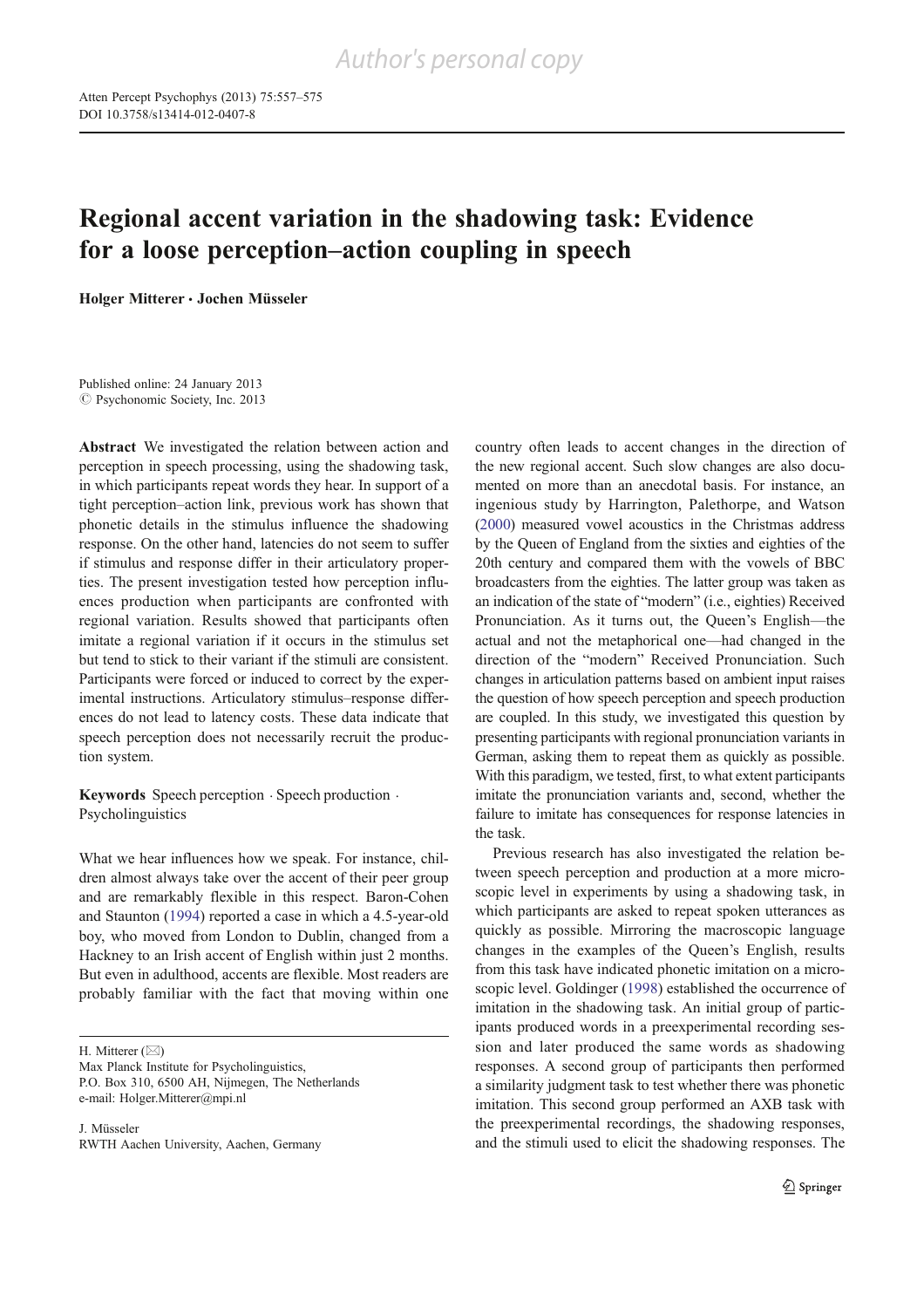stimuli denoted as A and B were utterances of a given word by a given participant from both the preexperimental recording session and the shadowing task. Critically, the X stimulus was the stimulus used to elicit the shadowing response, and participants were asked to indicate whether the A or B stimulus sounded more similar to the X stimulus. Goldinger found that participants chose the shadowing response significantly more often than the token from the preexperimental recording session, showing that the shadowing response imitates, to some extent, the stimulus. Using the AXB task, Pardo and co-workers (Pardo, 2006; Pardo, Jay, & Krauss, 2010) showed that this form of phonetic imitation is not restricted to the somewhat unnatural shadowing task, in that the same pattern is also observed if 2 participants have a conversation. Tokens of the same word from two interlocutors sound more similar after the conversation when compared with preconversation recordings.

One disadvantage of the AXB method is, however, that it is unclear which aspect of the stimulus is imitated. Other studies therefore have varied specific phonetic properties of the stimulus and then tested, via acoustic or articulatory measurement, whether the stimulus differences affect the phonetic properties of the responses. With this approach, Fowler, Brown, Sabadini, and Welhing (2003) found that a longer voice onset time (VOT) in the stimulus leads to a longer VOT in the response for English voiceless stops. Imitation is, however, not ubiquitous. A shortening of VOT from the canonical (voiceless) value in English does not influence the responses (Nielsen, 2011). A similar selective pattern has been found in Dutch for voiced stops. Mitterer and Ernestus (2008) found that the presence versus absence of prevoicing was imitated, while the amount of prevoicing was inconsequential. Both findings indicate that imitation is selective.

On a theoretic level, findings of phonetic imitation have fueled the debate about whether the objects of speech perception are auditory or gestural (Diehl, Lotto, & Holt, 2004; Fowler, 1996; Ohala, 1996). Prima facie, the occurrence of imitation indicates that listeners are quite attuned to the speech gestures they hear. Indeed, gestural theories of speech perception assume that listeners recover (or directly perceive) the speech gestures they hear, which makes it easy to account for phonetic imitation (see, e.g., Sancier & Fowler, 1997).

Additional support for this assumption stems from several different sources. First, humans seem to have an innate bias to imitate (Meltzoff & Moore, 1977), and it is often assumed that language acquisition is based on this bias. Moreover, theoretical approaches in psychology and neuroscience argue that perception and action are intimately linked (Hommel, Müsseler, Aschersleben, & Prinz, 2001; Rizzolatti & Craighero, 2004). As empirical evidence, these approaches refer to studies in which the observation of another person's actions activates the same motor neural circuitry as is activated when the action itself is performed (for overviews, see Iacoboni & Dapretto, 2006). For instance, in a study by Iacoboni and co-workers (Iacoboni et al., 1999), participants were asked to observe and/or imitate a finger movement. Results showed evidence for a neural mechanism that directly matched the observed action onto an internal motor representation of that action.

Following this empirical and theoretical perspective, Galantucci, Fowler, and Goldstein (2009) showed stimulus–response compatibility effects. Participants were asked to produce a syllable in response to an arbitrary character string (e.g., ##) and heard spoken syllables as distractors. Matching distractors led to faster responses, while mismatching responses led to slower responses. An earlier experiment had already shown analogous findings with visual speech (Kerzel & Bekkering, 2000). A final supporting line of evidence stems from findings in neuroscience that the motor cortex seems to be involved in speech perception (S. M. Wilson, Saygin, Sereno, & Iacoboni, 2004). In a similar vein, Watkins, Strafella, and Paus (2003) found increased excitability of the muscles involved in speech production caused by listening or seeing speech. That is, listening to speech seems to activate the motor cortex and even the motor system. It has to be noted, however, that the effects of auditory speech are not consistent over studies. Sundara, Namasivayam, and Chen (2001) found only an effect of visual speech on motor excitability. Given the bias toward reporting (and creating) positive results (Simmons, Nelson, & Simonsohn, 2011), especially in behavioral sciences (Fanelli, 2010), the motor excitability caused by perceiving speech may be consistent phenomenon only with visual speech.

On the basis of such findings, it has been argued that the speech production system is recruited for speech perception. Such an involvement would be beneficial, since it would supply a common currency for perception and production. The need for such a common currency is evident both within and between speakers: Learning to speak one's native language obviously involves learning relations between phonetic categories in perception and production. One has to learn that the vowel with the largest F2–F1 difference and the vowel produced with a closed jaw and a front tongue position refer to the same category, which happens to be /i/. A gestural representation even in perception is able to provide such a common currency. Theories differ, however, in how this common currency is achieved. Motor theory (Liberman & Whalen, 2000) suggests an analysis-bysynthesis approach, in which the incoming signal is compared with the output of a synthesizer producing candidate gestures and choosing those gestures that account best for the incoming signal. An alternative approach is derived from the theory of direct perception (Gibson, 1979). In this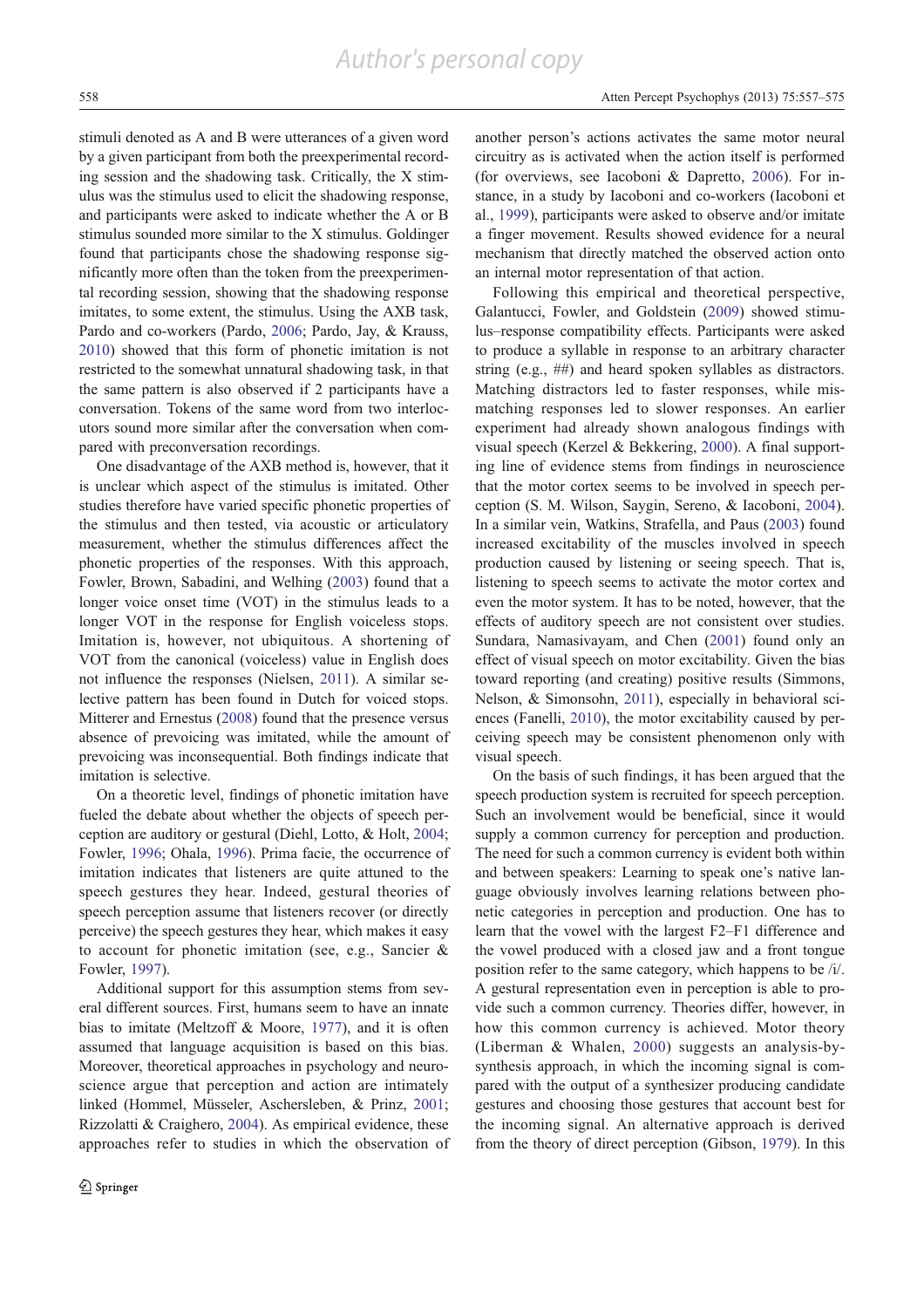approach, no intermediate steps are necessary, but the perceptual system directly perceives the sound-producing gestures of the vocal tract. As was argued in Goldstein and Fowler (2003) and Fowler et al. (2003), both approaches provide an explanation of how language users can achieve parity, both within speaker and between speakers.

However, the view that speech perception relies on the perception of speech gestures is not generally accepted (Lotto, Hickok, & Holt, 2009), and there is also counterevidence to the arguments listed above. With regard to the imitative tendencies, Gergely, Bekkering, and Kiraly (2002) showed that imitation is not necessarily based on imitation of motor commands but, rather, is based on the imitation of action outcomes. Similarly, the role of the motor cortex for speech perception has also been questioned on the basis, for instance, of the observation that the response of the motor system often does not differ between speech and other complex acoustic signals (Scott, McGettigan, & Eisner, 2009).

The focus of the present article is on stimulus–response compatibility effects. Mitterer and Ernestus (2008) argued that most studies have confounded gestural and phonological compatibility of stimulus and response. They argued that learned stimulus–response associations, rather than a direct link between perception and action, can explain the findings of stimulus–response compatibility in speech production tasks. Consider, for example, the well-known Stroop effect. Most European participants would not find it difficult to name the ink color of the Mandarin character for the word red, thus demonstrating that stimulus–response compatibility effects can simply be explained by learned associations (Elsner & Hommel, 2001). In this context, it is important to note that written language is acquired much later than and only through formal schooling. Even though this represents a much less direct route to articulation than do earlyacquired associations between spoken and heard words, these late-acquired associations are still powerful enough to produce interference effects. Hence, the associations necessary for language learning between acoustic and articulatory properties of speech sounds should also be able to generate compatibility effects. This provides an account for findings of stimulus–response compatibility without invoking a notion of a recruitment of the action system for production. As was already noted above, learning to speak one's native language obviously involves learning relations between phonetic categories in perception and production. Instead of this parity being supplied directly in perception, it is conceivable that the language user has to learn the relation between perception and production units. Boersma (1998), for instance, proposed completely different perception and production grammars with completely different vocabularies. In this view, a common currency is provided by phonological representations, which bridge the gap between these

two domains. Fowler et al. (2003) also acknowledged the possibility of such an account: "The obvious common currency would be the covert phonetic categories that serve as the end point of phonetic perception and might serve as the starting point of phonetic production planning" (p. 397). In a similar vein, Plaut and Kello (1999) proposed a model of language learning in which perception and production are only indirectly linked via phonological representations. These learned phonological associations are then sufficient to explain the findings of stimulus–response compatibility effects.

To decide between these two accounts, it is necessary to find stimuli that differ in their speech gestures but are phonologically equivalent. With such stimuli, the predictions of a learning account and a gestural account differ. The gestural account predicts that stimulus–response compatibility effects should still be observed, while the learning account predicts that no compatibility effects will be observed in such cases.

The obvious problem is that gestural and phonological compatibility are often confounded. The gestural difference between a front vowel with rounded and spread lips translates into the phonological difference between the vowel categories /i/ and /y/. Mitterer and Ernestus (2008), however, managed to find a set of stimuli in Dutch that are gesturally different (in a categorical manner) but phonologically compatible. They exploited the variety of phonetic implementations for the phoneme /r/ in Dutch to address this question. In Dutch, the phoneme /r/ has many possible implementations (Van Bezooijen, 2005), including the alveolar trill [r], which is used in standard Spanish, and the uvular trill [ʀ], which is used in standard French. The two different trills involve quite different gestures but are phonologically equivalent in Dutch; the phonetic forms [ʀos] and [ros] both mean "rose" in Dutch. The alveolar trill is generated with the tongue tip close to the alveolar ridge. The trilled effect then arises as the passing air creates a Bernoulli effect so that the tongue tip periodically (at  $\pm 20$  Hz) touches the alveolar ridge. The gesture for the uvular trill is radically different; here, the tongue body is moved to the back of the mouth, and the Bernoulli effect sets the uvula in motion to generate a trill. Despite their phonological equivalence, Dutch listeners are able to hear the difference between these variants (Van Bezooijen, 2005).

This leads to different predictions between a learning account and a gestural account for the relation between speech perception and production. If the production system is recruited in perception, hearing an alveolar trill should activate a tongue tip gesture approaching the alveolar ridge. This should make it difficult to produce an uvular gesture, with the tongue body being retracted. Accordingly, the gestural account predicts that the mismatch between input and output gestures should lead to longer shadowing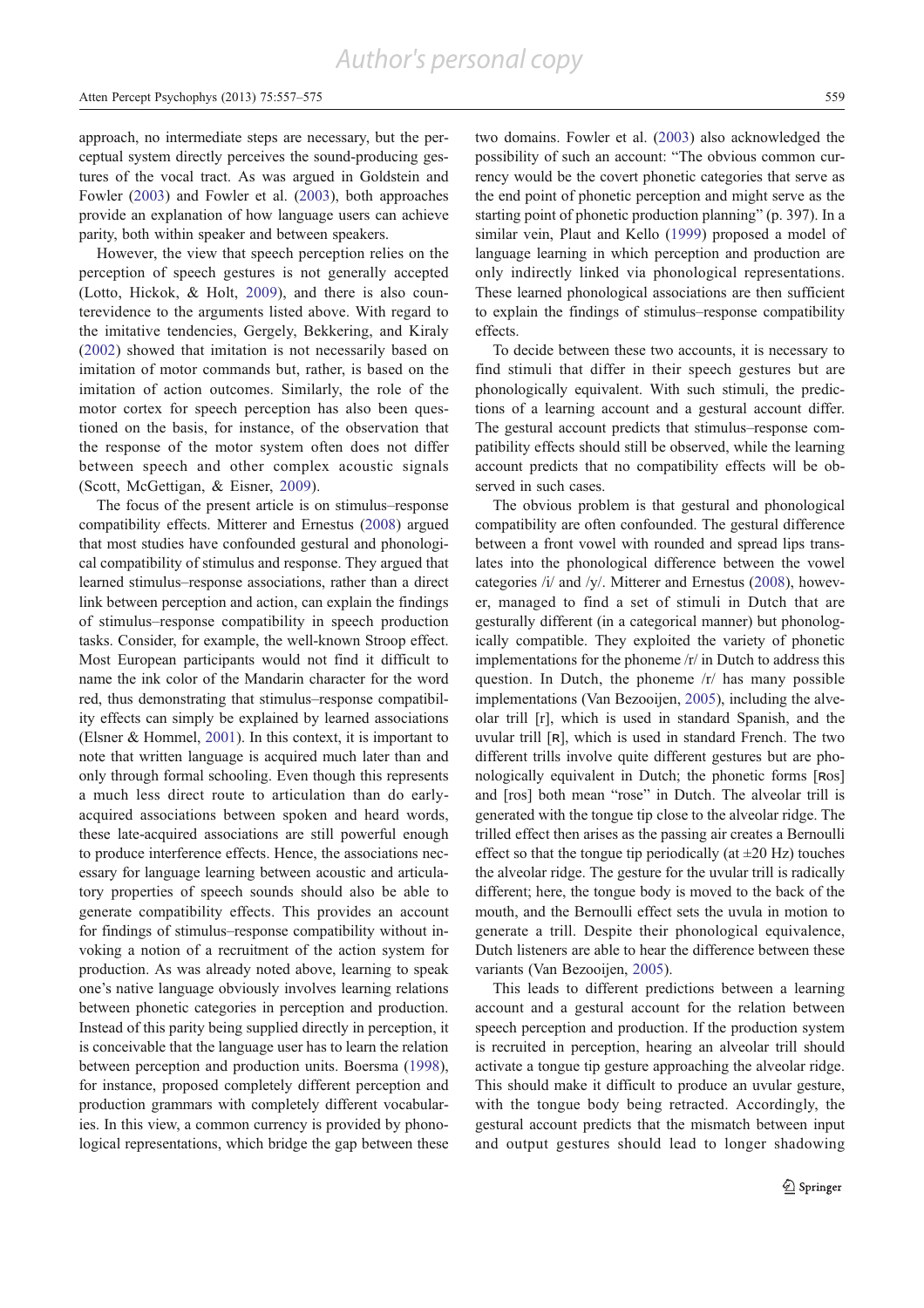latencies, just as it is difficult to produce an alveolar stop when hearing a labial stop (Galantucci et al., 2009). A learning account, however, predicts that the phonological categories activated by an alveolar trill and an uvular trill are the same, so that no compatibility effects should be observed. The results were in line with the prediction from a learning account; shadowing latencies were just as fast when the stimulus and response gestures matched (alveolar–alveolar, uvular–uvular) as when they mismatched (alveolar– uvular, uvular–alveolar). This, in fact, supports the learning account for these compatibility effects. The phonological equivalence of [r] and [ʀ] in Dutch has to be learned, because there are languages in which [r] and [ʀ] are separate phonemes (e.g., Moghol, a Mongolian language spoken in Afghanistan). Dutch speakers must therefore have learned to treat different trills as equivalent due to exposure to speakers with different variants referring to the same referent. Hence, there is no incompatibility between stimulus and response, because both can be mapped onto the same phonological category.

Nevertheless, the point can be made that the efforts by Mitterer and Ernestus (2008) concern the special case of rhotic sounds. Ladefoged and Maddieson (1996), for instance, indicated that they could find no other reason for these sounds to be grouped in the same class other than that orthographies seem to choose the letter /r/ for these sounds. Moreover, trills are notoriously difficult to master in secondlanguage acquisition, and most Dutch speakers are able to produce only one kind of trill. Mitterer and Ernestus thus focused on the latency effects for the ensuing mismatches in stimulus and response gestures, since it was expected that participants would not imitate the version of the /r/. One potential criticism of this work, then, is that Dutch speakers have acquired a special exception to deal with the fact that they have to interact with speakers that use speech gestures they are themselves not able to produce. The present study investigated this criticism by focusing on the effects of variants of speech gestures that every speaker of the language has mastered. The present work thus addressed two questions. First, how strongly is regional variation imitated in a shadowing task when it is easy for participants to do so? Second, is there a latency cost when participants use a different gesture in their response than the gesture used in the stimulus?

# Experiment 1

This experiment made use of two cases of variation that occur in German and employed speech gestures that all German speakers have to master in order to be proficient speakers of German. The first variation is how fricative-stop clusters are produced. German allows only /st/ and /sp/ fricative-stop clusters in onset position—except for some loans, such as *scannen*—and the phonetic implementation of the fricative varies regionally. Standard German uses the postalveolar [ʃ] (as in English she) for onset clusters (e.g., Stein [ʃtɛɪn], Engl. 'stone'), while some Northern German accents use the alveolar fricative [s] (as in English sea). Nevertheless, speakers of Standard German are able to produce [st], because they have to in coda position (e.g., *fast* [fast] and not  $*$ [fa*ft*],<sup>1</sup> Engl. 'nearly').

A second variation in German that stays within the basic phoneme inventory of all speakers is the phonetic implementation of the frequent orthographic word ending -ig (as in König, Engl. 'king'), which can be produced as either [ɪk] or [ɪç]. Note that this is a phonetic implementation difference, since all speakers produce the plural Könige as [kønɪgə]. This shows that the underlying form contains a voiced velar stop, and the pronunciation variation is how this voiced velar stop [g] is implemented in the coda position. Again, the difference is regional, with the [ɪk]-variant more likely in the southern parts of Germany. Additionally, all speakers of German need to be able to produce both [ɪk] and [ɪç]. Words that end their orthographic form on -ik have to be produced with a final [ɪk] (e.g., Plastik, Engl. 'plastic', [plastɪk] and not \*[plastɪç]), while words that end in -ich have to be produced with [Iç] (e.g., Kranich, Engl. 'crane', [kra:nɪc] and not \*[kra:nɪk]). We therefore tested to what extent such variation is imitated in a shadowing paradigm. We also used words ending on  $-ik$  and  $-ich$  to establish that the participants are indeed able to produce [ɪç] and [ɪk].

It should be noted, however, that the two forms of variation differ clearly in their markedness. The fricative-stop clusters immediately indicate that the speaker is from a (far) northern area. It is also undisputed that the [s]-variant is not the standard variant. Variants in -ig pronunciation are, first of all, more evenly distributed, and often speakers do not consciously know which one they are using. In fact, German speakers are often not sure what to consider the standard variant. This is reflected in the results of a Google search (March 11, 2011) for "Aussprache von -ig" (Engl. 'pronunciation of  $-ig'$ ), which produced among the first ten hits three for Internet fora that controversially discuss which variant is the "correct" one.

The main questions in this experiment were, first, how likely would participants be to imitate or correct the presented variants, and, second, whether imitation versus correction would have repercussions for the response latency. By "correction," we mean that the stimulus [EsIç] is "corrected" in the response of the participant to  $[\text{Estk}]$  (variants

<sup>&</sup>lt;sup>1</sup> We follow the linguistic notation and use the "\*" symbol to indicate forms that do not conform to the language norms. Note, however, that the [ʃt] variant in coda position is used in Southwestern German accents (e.g., fast, [faʃt], Engl. 'nearly').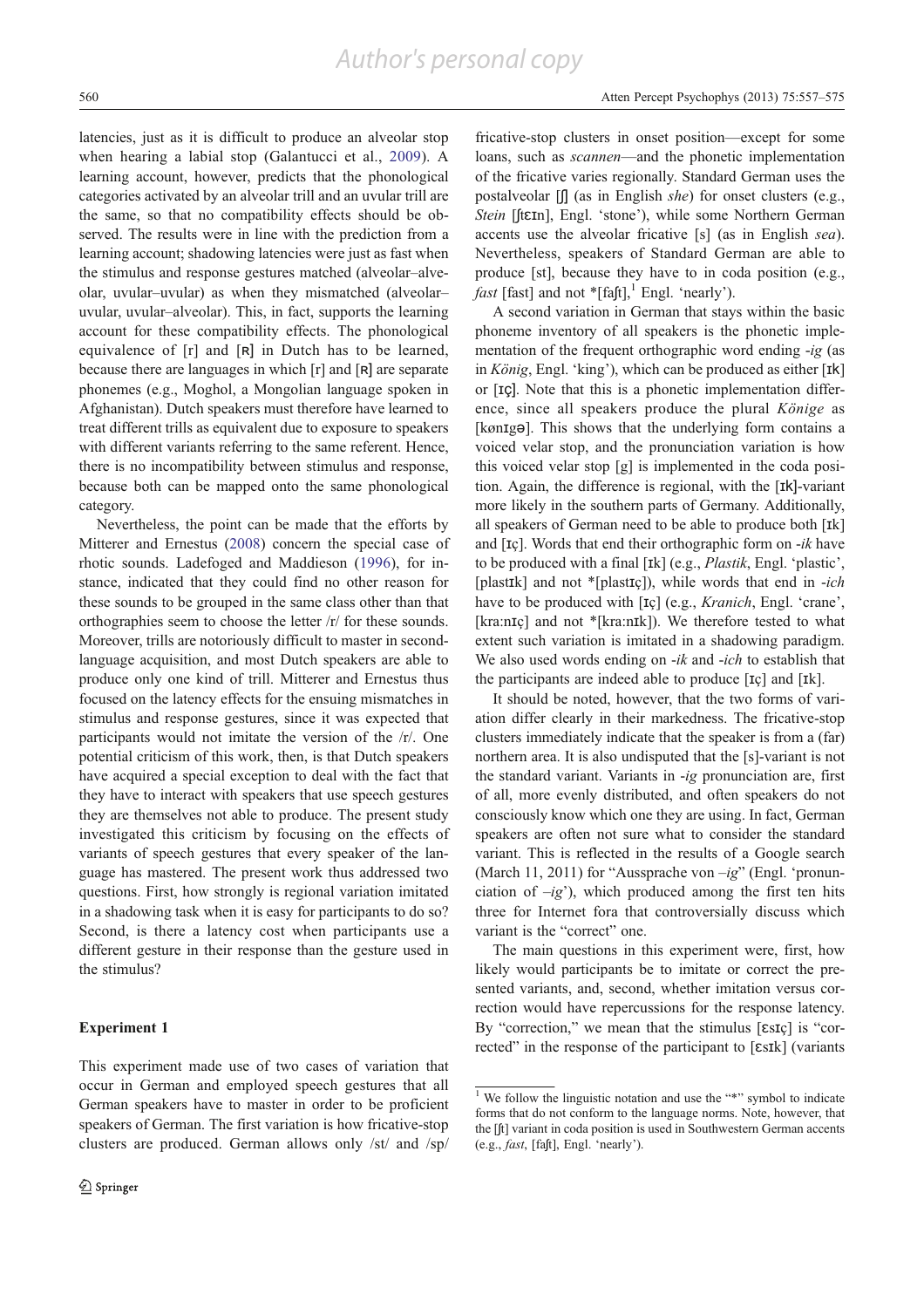# Atten Percept Psychophys (2013) 75:557–575 561

of the word Essig, Engl. 'vinegar'). If hearing the stimulus variant [ɛsɪç] activates the speech gestures for this variant, corrections should be associated with slower responses and imitations with faster responses, because of the gestural stimulus–response congruency. Note that this means that the critical analysis has to be restricted to participants who produce both corrections and imitations.

# Method

# Participants

Twelve native speakers of German (9 female) from the student population of the RWTH University Aachen participated in the experiment for pay. Their mean age was 24.0 years  $(SD = 3.0)$ .

# **Materials**

Using the Celex lexical database (Baayen, Piepenbrock, & Gulikers, 1995), we selected 20 -ig-final words, 10 words each with an st- or sp-onset and 10 words each ending on /ɪk/ and /ɪç/. The selected sets had similar mean lexical frequencies (using the logarithm of the frequency per million plus one; -ig-final words, 2.66; /sC/ words, 2.55; -ik-final words, 2.65; -ich-final words, 2.67). For each -ig-final word and each /sC/ word, an analogous nonword was created with the same syllable structure (see the Appendix for the complete list of items). These words and nonwords were then recorded by a female native speaker of German in all variants. That is, the word *Essig* (Engl. 'vinegar') was recorded in the  $[\text{est}]$ and [EsIk] variants, and the word Spinne (Engl. 'spider') was recorded in the standard [ʃpɪnə] and the Northern German [spInə] variants. To verify that the pronunciation variants were correctly produced, we measured the spectral center of gravity for the fricative-onset stimuli, which showed a clear separation of /s/ onsets (<7.5 kHz) and /f/ onsets (<4 kHz). For the -ig stimuli, we measured the maximal positive acceleration of the intensity curve after the offset of voicing. This differentiated the fricative versions, with a more or less constant fricative noise (mean maximal acceleration: 143 db/s), from the stop with a closure and a burst (mean maximal acceleration: 750 db/s).

This resulted in a stimulus set of 180 sound files based on 100 word forms: 20 -ig-final words and nonwords in two variants, 20 /sC/-initial words and nonwords in two variants, and one token for each of the 10 -ik- and -ich-final control words.

#### Apparatus and procedure

Participants were seated in a sound-proof booth with headphones and a microphone. They were instructed that they

should repeat the words they heard over the headphones as quickly as possible. The instruction simply focused on response speed and mentioned neither pronunciation variation nor what to do with such variation. Stimulus presentation was controlled by an Apple Macintosh computer using the MATLAB-based Psychophysics Toolbox-3 (Kleiner, Brainard, & Pelli, 2007). The experiment script initiated a recording, which was time-locked to the onset of the sound file. Using an audio mixer, the input to the sound card was such that the recording contained the stimulus on one channel and the response on the other.

Each participant repeated each of the 100 word forms once in each of four blocks. Variants were blocked, so that a participant heard only [Iç] variants of -ig words and [[C] variants for the fricative-stop clusters in one block. The order of the variants was counterbalanced over participants.

# Data coding and analysis

The resulting 12 \* 400 sound files were analyzed semiautomatically using the PRAAT software (Boersma, 2001). Response latencies were estimated using the silence estimation method in PRAAT, which estimates sounding and silent parts of a sound file. The automatically estimated response latencies were checked by visual inspection, and the response variant was coded as  $[Ic]$  or  $[Ik]$  for  $-ik$ ,  $-ich$ , and -ig words and as [ʃ] and [s] for fricative-stop onset. If the response contained another variant, the response was coded as error. Additionally, responses on -ik- and -ich-final words —for which no variation is allowed in German—were counted as correct only if response contained [ɪk] or [ɪç], respectively. That is, a response such as [tɛpɪk] to the stimulus Teppich /tɛpɪç/ (Engl. "carpet") was counted as an error.

The response times (RTs) were coded from stimulus onset to response onset for trials on which the fricativestop clusters were critical. For trials on which the wordfinal consonant was critical ([ç] vs. [k]), RTs were measured from onset of the final consonant in the stimulus to the onset of the final consonant in the response. In order to exclude a labeling bias, the onset of the final consonant was estimated automatically using the pitch estimation function in PRAAT. Both consonants are voiceless, so the offset of the pitch contour was taken as the onset of the final consonant in both the stimulus and response.

The analyses below make use of linear mixed-effect models, which allows us to simultaneously account for participant and item variability within the same linear model (Baayen, 2008). In all analyses, participant and item were used as random factors. Random slopes were included for all fixed factors that varied over participants and/or items. For analysis of categorical outcomes, such as "Is the response correct or not?" or "Does the response variant match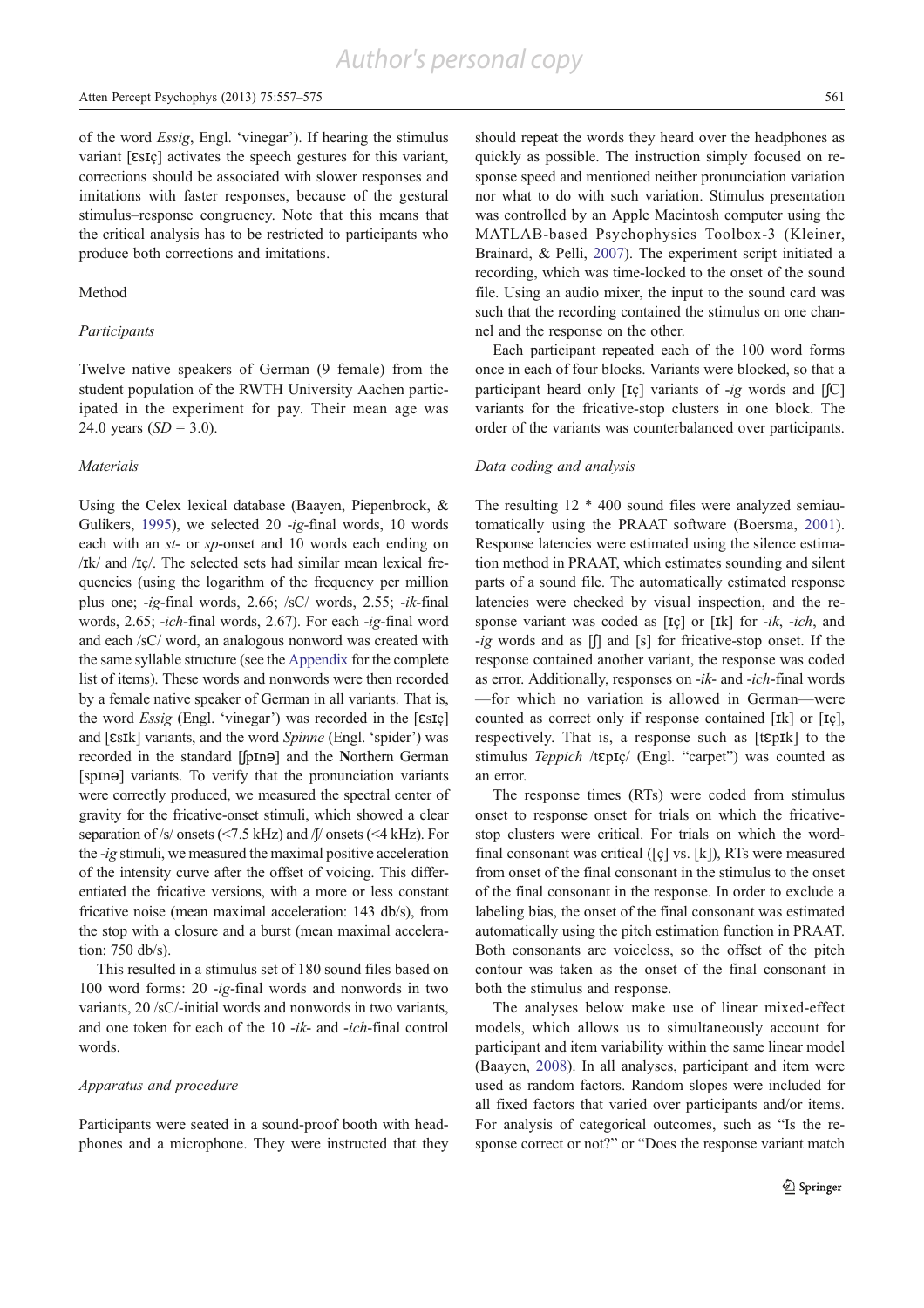the stimulus variant?" we used a logistic linking function (as suggested by Dixon, 2008). For the analysis of response latencies, a linear link between predictors and dependent variable was used. Next to the experimental factors, trial number was used as a predictor. Trial numbers were mean centered (ranging from  $-0.5$  to 0.5); thus, the regression weights indicate the amount of change over the experiment. Data analysis started with a full model with all interactions. Insignificant interactions were pruned. Only the final models are discussed.

# Results

#### Control trials

For the *-ik* and *-ich* control words, the error rates were low (0.8 % and 1.3 %, respectively) and did not differ significantly  $(p > .2)$ .<sup>2</sup> There were also no effects of trial number, either in an interaction with type of word or as a main effect ( $p_{\text{max}} > .2$ ). Mean RTs were also similar in both conditions (−ik, 667 ms; -ich, 684 ms), and an analogue linear mixed effect model proved to be not significant  $(p > 0.1)$ . Responses got significantly faster over the course of the experiment, but this effect was not significant,  $b_{\text{Trial Number}} = -62$ ,  $t = -1.69$ .

#### -ig words

Figure 1 summarizes the relevant aspects of the data for trials with -ig-final words. Fig. 1a shows the proportion of correct responses. Note that the variation of the final consonant was not coded as an error; that is, a response such as  $\lceil \text{ESIC} \rceil$  for the stimulus  $\lceil \text{ESIk} \rceil$  (or vice versa) was counted as correct. To reiterate, both versions are attested in German, while no variation is allowed for the control words. Participants responded within these limits on nearly all trials with words (98.7 %) but made some errors on nonword trials (91.6 % correct). As Fig. 1a indicates, the effect of lexical status was stable over the course of the experiment, although there was a stronger improvement for [ɪç]-final nonwords. The initial model contained the fixed factors variant, lexical status, and (scaled) trial number, with all their interactions. Model selection was used to remove nonsignificant interactions, and the final model contained only one interaction of variant and trial number,  $b_{\text{Variant}} = \text{Tr} \times$  $T_{\text{trial}} = 2.9, p < .01$ . Note that there was no three-way

The critical question in this experiment is which variant is used on correct trials and how imitation versus correction is related to response latencies. Thus, we first assessed the overall rate of imitation. Figure 1b shows that participants had a strong tendency to imitate, overall (86.3 %). That is, on most trials, participants used the same variant as the stimulus. The final model contained no interactions but three significant main effects. There was less imitation of the [Iç] variant,  $b_{\text{Variant} = [Iç]} = -3.4, p < .01$ , less imitation of words,  $b_{\text{Word}} = -1.55$ ,  $p < .05$ , and more imitation over the course of the experiment,  $b_{\text{Trial Number}} = 0.68$ ,  $p < .05$ .

Given the overall higher likelihood of imitation, it is not straightforward to test the relation of imitation or "correction" and the ensuing gestural match or mismatch on response latencies for all conditions and subjects. On the one hand, some participants hardly ever produced a response that mismatched with the stimulus, and on the other hand, there were no corrections of [−ɪk] stimuli to [−ɪç] responses. Therefore, we focused first on the [ɪç] stimuli and second on the 5 participants who corrected more than 20 % of the 80 [ɪç] stimuli they heard over the course of the experiment. Note that this selection is necessary because the data from participants who always imitated or always corrected do not allow us to assess whether, within a participant, stimulus– response mismatch influences the latencies. Because it has been suggested that imitation is especially likely with fast responses (Honorof, Weihing, & Fowler, 2011), we tested whether the participants who responded quickly were more likely to imitate. However, we found that this was not the case, since there was no correlation between the likelihood to imitate and the average response latency over participants,  $r(10) = .19$ ,  $p = .54$  (imitation likelihood was transformed into logOdds for this analysis; cf. Dixon, 2008, for the necessity of the transformation).

To further investigate under which circumstances imitation or correction occur, we ran linear mixed effect models with lexical status, experiment half, and response latency as predictors for those participants who sometimes produced a different variant than the stimulus. $3$  Since the dependent variable was binary (imitation: yes/no), a logistic linking function was used. For this analysis, response latencies were normalized by subtracting the average RT of the participant. Three outliers with a deviation larger than 400 ms from the individual averages were deleted from the data set. Figure 1c shows

 $2$  The *p*-values are estimated on the assumption of 20 degrees of freedom. This results in conservative estimates. SPSS, for instance, used degrees of freedom in mixed-effect models that are close to the number of trials minus the number of parameters, which would lead to more than 100 degrees of freedom in all cases. However, in R, the method for estimating *p*-values (pvals.fnc) does not function for models with a maximal random effect structure, which is advisable here (Quene & van den Bergh, 2008).

<sup>&</sup>lt;sup>3</sup> Experiment half was chosen rather than trial number because it is difficult to visualize the results for two continuous variables; an analysis with trial number gives essentially the same results.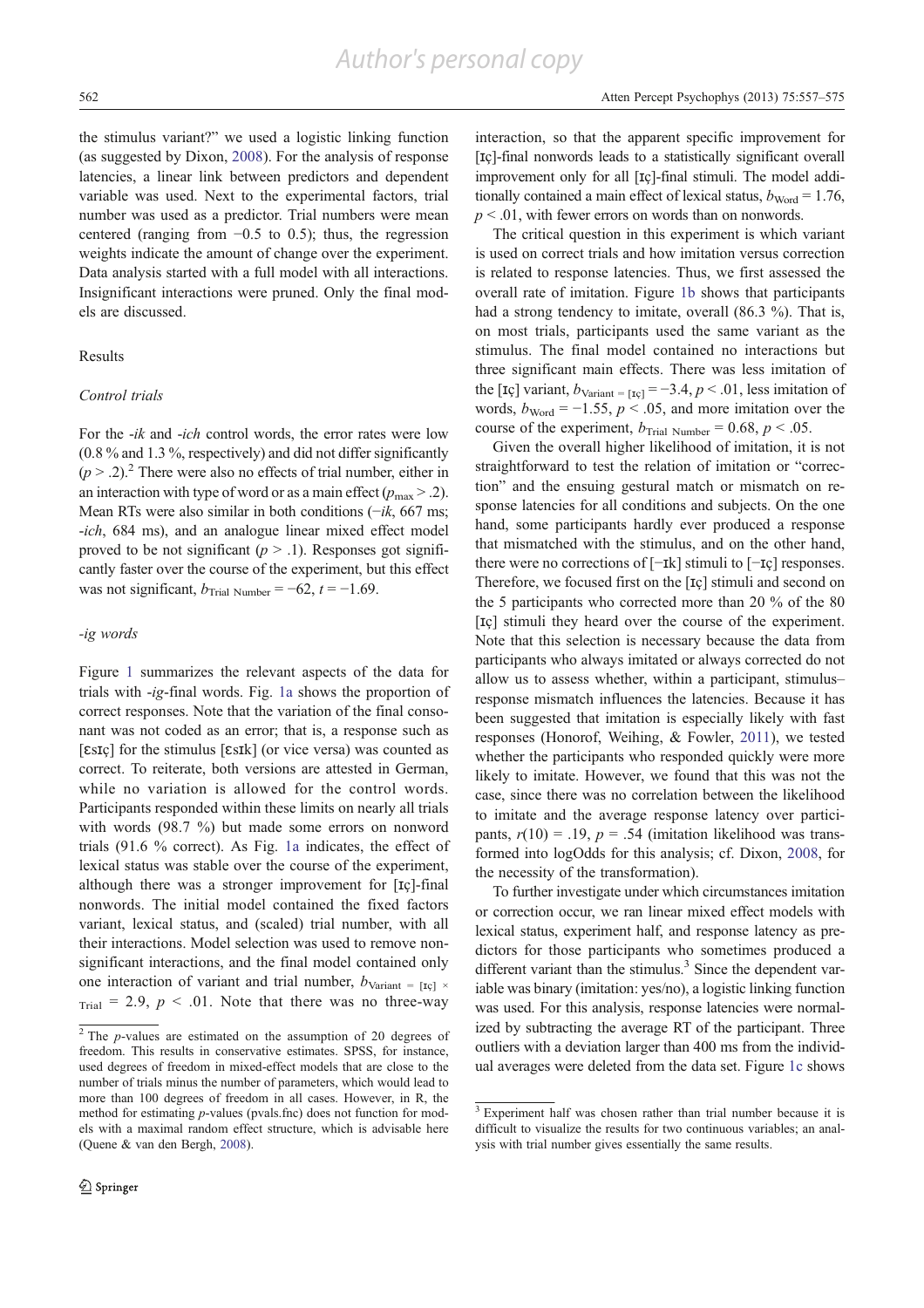# *Author's personal copy*

Fig. 1 Results for -ig-final stimuli in Experiment 1. a Accuracy with which participants shadowed German -ig-final words depending on lexical status, part of the experiment, and stimulus variant. b Proportion of trials on which stimulus and response matched. c Determinants of imitation versus correction. Imitation was more likely with longer response latencies, more likely in the second half of the experiment, and more likely with nonwords



the results of this analysis. While there were no interactions, there were three significant main effects. Imitation was more likely in the second half of the experiment,  $b_{2ndHalf} = 0.77$ ,  $p <$ .01, less likely with words,  $b_{\text{Word}} = -1.88$ ,  $p = .08$ , and more likely for slower responses,  $b_{\text{Normalized RT}} = 0.0035$ ,  $p < 0.05$ (note that the range of this predictor variable is much larger, which explains the numerically smaller regression weight).

As an additional test of whether imitations are indeed associated with longer latencies in this data set, we ran a linear mixed effect model using response latency as the dependent variable. As predictors, we used response match versus mismatch as a fixed factor and subject and item as a random factor. This analysis confirmed that imitation—with a gestural match between stimulus and response—was significantly slower than responses in which the participants used a different gesture than the stimulus (match, 696 ms; mismatch, 648 ms),  $t = -2.60$ .

#### Fricative-stop clusters

Figure 2a shows that participants produced more correct responses for words than for nonwords. This was also the only significant effect in the linear mixed effect model,  $b_{\text{Word}} = -1.14$ ,  $p < .005$ . Figure 2b shows the likelihood of imitation, indicating the unsurprising finding that participants never corrected the standard variant. Moreover, frequent correction of [s] to [ʃ] was observed only by 2 participants. The other 10 participants imitated the model in more than 97 % of the cases. Moreover, the 2 participants who produced corrections behaved quite differently from each other. One participant corrected words and nonwords alike on about 70 % of the trials. A simple logistic regression showed that neither response latency nor trial number nor lexical status was related to the likelihood of imitation. The other participant corrected nearly all [s] to  $\left[\right]$  for words on 92 % of the trials but imitated all nonwords. Due to this complete separation in the data set, it is not possible to fit a logistic regression model. There was thus too much imitation in this condition to estimate the effects of gestural mismatch on response latencies.

Finally, Fig. 2c shows the estimated RT functions over the course of the experiment for [s] and [ʃ] stimuli. A linear mixed effect model showed significant interactions of trial number with variant and lexical status with variant. The regression weights for main effects are hence valid only for the levels mapped on the intercept ([s]-initial nonword). Participants were faster to react to  $\int$  ]-initial nonwords than to  $\lceil s \rceil$ -initial nonwords,  $b_{\text{Variant}=[j]} = -50$ ,  $t = -2.7$ , faster with words than with nonwords,  $b_{\text{Word}} = -80$ ,  $t = -3.5$ , and faster over the course of the experiment,  $b_{\text{Trial Number}} = -176$ ,  $t = -4.6$ . Additionally, the effect of trial number was smaller for [ʃ] variants,  $b_{\text{Variant}=[f]*\text{Trial}} = 94$ ,  $t = 3.23$ ; note that this means that the participants were 176 ms faster at the end than at the start of the experiment for the [s]-variants, while the latency decrease for [ʃ]-variants is obtained by adding the two regression weights  $(-176 + 94)$ , leading to a  $-82$ -ms effect.

# Discussion

The questions addressed in this experiment were (1) how likely participant are to imitate or correct the presented variants and (2) whether imitation versus correction has repercussion for the response latency. The answer to the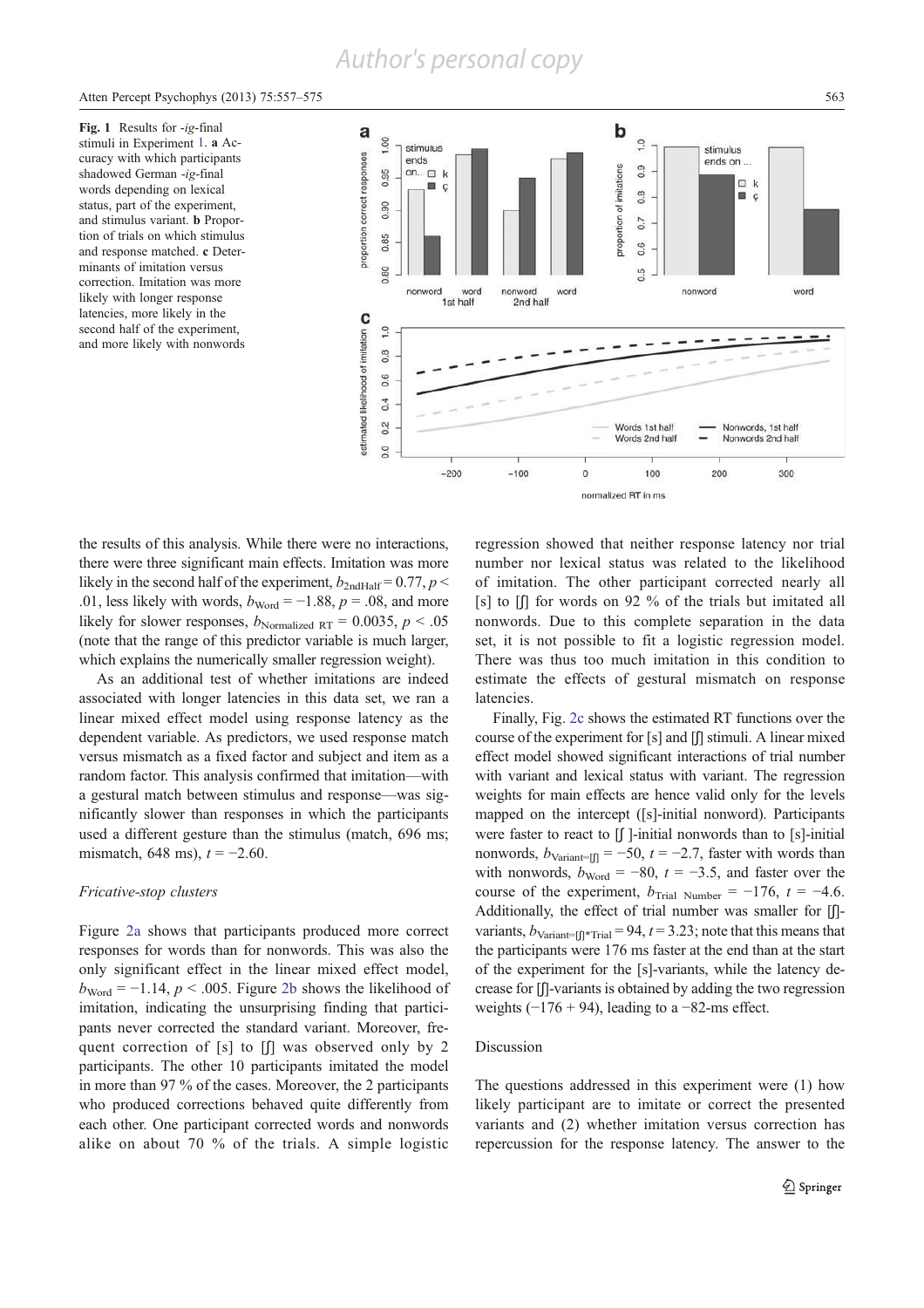# *Author's personal copy*

Fig. 2 Results for fricativestop cluster stimuli in Experiment 1. a Accuracy data. b Likelihood of imitation. Note that only 2 of the 12 participants produced a sizable number of corrections. c Response latencies depending on lexical status and trial number, showing a stable effect of lexical status and a dissipating effect of stimulus variant. The infrequent [st] variants led to longer response latencies at the beginning of the experiment, but this effect disappeared over the course of the experiment



first question is clear: When able, participants are quite likely to shadow regional variation in a shadowing task. This would be in line with the assumption that there is an intimate link between perception and action in speech.

Given the overall high likelihood to imitate, however, it is difficult to answer the second question convincingly, given that there are very few relevant data points. Nevertheless, the evidence from the -ig trials indicates that corrections are not associated with longer response latencies, despite the ensuing gestural mismatch between stimulus and response. In fact, corrections seem to be faster than imitations. It is important to note, however, that there is a confound here: Since corrections were observed only with [ɪç] versions, all corrections are [ɪk] responses, and all imitations are [ɪç] responses. Given that our participant group was more likely to use [ik], it is likely that this may simply be a production effect as a result of learning, where [ik] may be easier and faster to produce than [Iç].

It is somewhat surprising that the more marked variation in the fricative-stop cluster did, in fact, lead to more imitation, with 10 of the 12 participants nearly always imitating the stimulus. A priori, it seems more likely that the more generally accepted variation for -ig-final words should be more easily imitated than the more marked [st] pronunciation of fricative-stop clusters. This seems to indicate that the more salient the variation, the more likely it is to be imitated.

Finally, it is worth noting not only that participants got faster over the course of the experiment (a typical finding), but that this effect was larger for the unfamiliar [s]-versions of the clusters. This in line with recent studies showing that listeners can adapt to a given speaker's idiosyncrasies or local accent (McQueen, Cutler, & Norris, 2006; Mitterer, Chen, & Zhou, 2011; Mitterer & McQueen, 2009; Norris,

McQueen, & Cutler, 2003). The fact that the difference between the two variants disappears at the end of the experiment shows that the stimuli with the regional variant were not inherently less intelligible; otherwise, an RT difference should have persisted throughout the experiment. They were simply unusual for our participants, and it is well established that this influences the efficiency of word recognition (Connine, 2004). However, participants seemed to be able to adapt to this over the course of the experiment.

To sum up, the data on the amount of imitation speak for an intimate link between perception and production, while the latency data for mismatches between perception and action indicate a more loose connection, although the latency data rest on a somewhat sparse database. Therefore, we ran Experiment 2 with several changes to get a larger database of shadowing responses in which the gestures of stimulus and response mismatch.

# Experiment 2

The results of Experiment 1 show that the salient variation of fricative-stop clusters is nearly always imitated. It hence seems unlikely that participants would spontaneously correct those in a shadowing task. Therefore, we decided to instruct participants to "correct" the [s] pronunciation to the Standard German pronunciation [J]. With this instruction, we are certain to obtain responses in which the response with the standard pronunciation mismatches the stimulus with the regional variant. The gestural mismatch should lead to longer RTs to the regional variant. Note, however, that the regional variant was responded to more slowly already in Experiment 1 (without a stimulus–response mismatch). The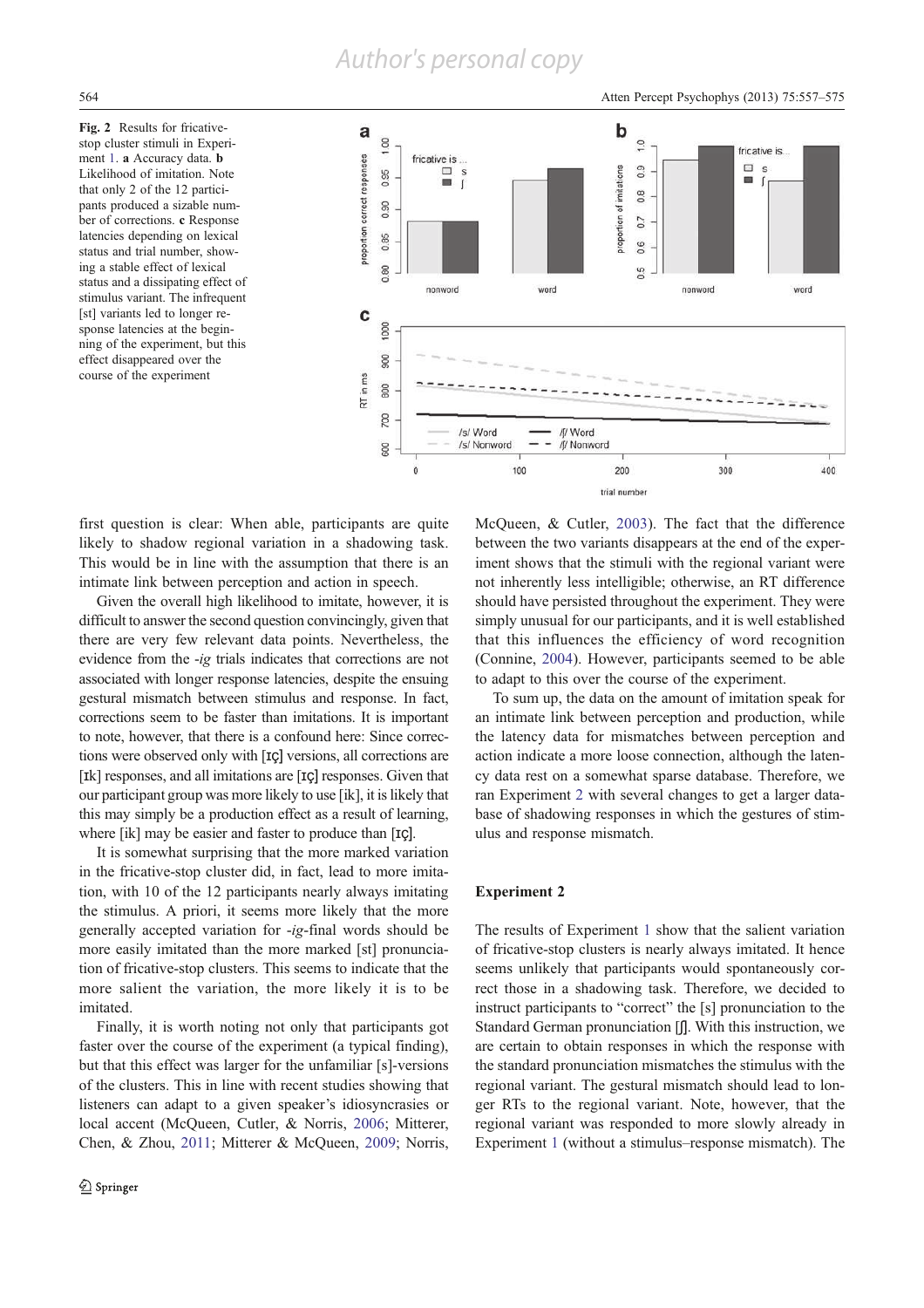critical question is, therefore, whether the difference between the standard stimulus and the regional variant is larger and more resistant to training than in Experiment 1. Note that, at the end of the experiment, the regional variant is responded to just as quickly as the standard variant. Stimulus–response incompatibility effects tend to be more resistant against training (cf. MacLeod, 1991), so that a gestural account predicts that the longer latencies to the regional variant should persist throughout the experiment. A learning account, in contrast, predicts that the participants will learn that the speakers treats [st] and [ft] as phonologically equivalent, so that the difference between the conditions should dissipate over the course of the experiment.

As in Experiment 1, we also used the -ig words in this experiment. In Experiment 1, spontaneous correction was already observed for the -ig words. For these, we took two measures to increase the likelihood of correction. First of all, we decided to use only words, because Experiment 1 showed fewer corrections with nonwords. Second, our aim was to make the variation less salient by varying it only between participants. That is, a given participant heard only [Iç] or [Ik] variants of -ig words.

# Method

#### Participants

Sixteen native speakers of German (15 female) from the student population of the RWTH University Aachen participated in the experiment for pay. Their mean age was 21.7 years  $(SD = 3.7)$ .

#### **Materials**

This experiment used a subset of the materials used in Experiment 1: The 20 words with initial fricative-stop clusters were used in both versions, the 20 -ig-final words in both versions, and the 20 control words ending on [ɪç] or [Ik] with no variation. This resulted in a stimulus set of 100 sound files.

#### Apparatus and procedure

The apparatus was the same as in the previous experiment. Each participant heard 80 stimuli over the course of the experiment: the 20 fricative-stop cluster words in both versions, the 20 -ig-final words in either the  $\lceil \text{Ic} \rceil$  or  $\lceil \text{Ik} \rceil$  variant, and the 20 control words ending on [ɪç] or [ɪk] with no variation. A given participant heard the stimuli four times in four blocks of 80 stimuli. The stimulus order was permutated randomly in each block. Half of the participants heard the -ig-final words in the [ɪç] variant, and the other half heard the -ig words in the [ɪk] variant.

Each participant was instructed to repeat the word heard as quickly as possible. The instruction mentioned that the speaker came from a Northern German background and would sometimes produce [ʃt] clusters as [st] and that they should nevertheless use the standard version of this cluster.

# Data coding and analysis

The resulting 16 \* 320 sound files were analyzed semiautomatically as in Experiment 1. Again, the analyses make use of linear mixed effect models, as in Experiment 1.

Results

#### Control trials

For the  $-ik$  and  $-ich$  control words, the error rates were somewhat higher than in Experiment 1 (1.6  $\%$  for  $-ik$  words and 6.1 %, for -ich words). The difference between the two types of words was significant,  $b_{-ich\text{ Word}} = -2.78$ ,  $p < .001$ . However, no other effects were significant.

An analysis of the RTs showed an effect of trial number,  $b_{\text{Trial Number}} = -95, p < .05$ , that also interacted with type of word,  $b_{-ich}$  Word × Trial Number = -52,  $p_{MCMC}$  < .05. This indicates that the latencies decreased over the course of the experiment by 95 ms for -ik words and by 147 ms  $(-97 + -52)$ for -ich words. Overall, latencies were also shorter than in Experiment 1, with an overall mean of 529 ms.

### -ig words

Participants shadowed the -ig words with a high accuracy (>99 %), and statistical testing revealed no effects of experimental variables on accuracy rates. Response latencies were also not different between variants,  $b_{-ich}$  variant = 35,  $p > 0.2$ , but decreased over the course of the experiment for both variants/groups,  $b_{\text{Trial Number}} = -83, p < .01$  (note that variant is a between-subjects manipulation here).

Analysis of the amount of imitation started with an overview of how often individual participants imitated. Figure 3a shows that all but 1 participant in the [ɪç] condition produced a sizable amount of correction, while the majority of the participants in the [ɪk] group produced the same response variant as that used in the stimuli. This was confirmed by a linear mixed effect model with imitation as a dependent variable and group, trial number, and normalized RT as covariates. Normalization here means, as in Experiment 1, that response latencies were corrected by the individual mean. After pruning of all interactions due to their lack of statistical significance, the model with only main effects shows a main effect of group,  $b_{\text{[IC] Group}} = -6.87$ ,  $p < .001$ . There was no significant relation between response latency and the likelihood of imitation,  $b_{\text{normalized RT}} = 0.001, p > .2$ .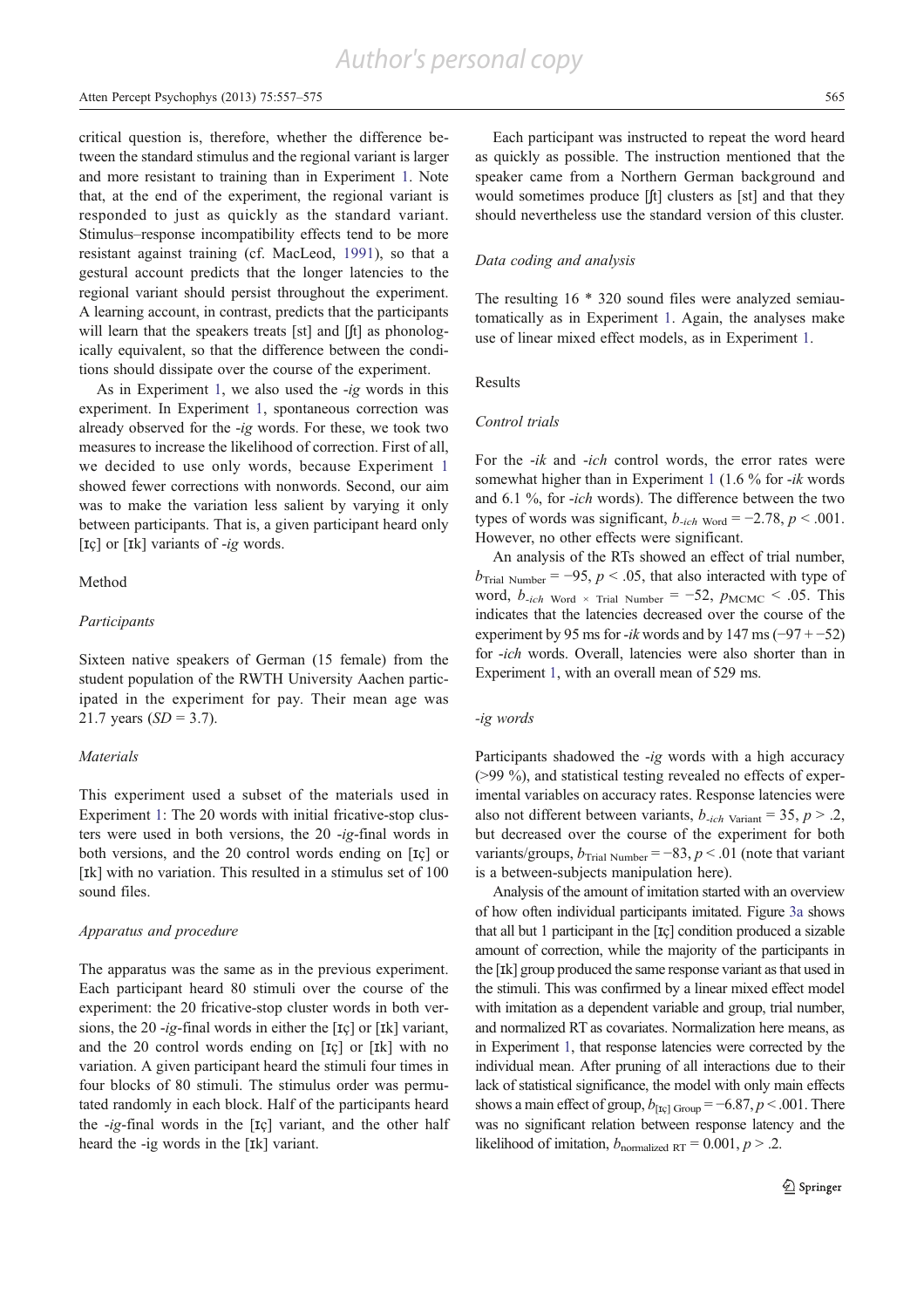

Fig. 3 Results for -ig-final and fricative-stop cluster stimuli in Experiment 2. a How often individual participants produced the same variant as the stimulus for -ig-final words. Note that participants heard only one variant over the course of the experiment. b Likelihood of imitation depending on variant and trial number. c Absence of an effect of

To further investigate the possible relation between imitation and response latency, we focus on those participants who produced enough data points with both imitations and corrections. For this analysis, data from the participants with more than 90 % and less than 10 % imitation were disregarded. This data set includes 3 participants from the [ɪç] group and 2 from the [ɪk] group. Note that this selection is necessary because the data from participants who always imitated or always corrected do not allow us to assess whether, within a participant, stimulus–response mismatch influences the latencies. To estimate whether this would select especially slow or fast participants, we first correlated the likelihood of imitation with mean RT. This analysis showed no relation between response speed and imitation likelihood, either for the whole group,  $r(14) = .05$ ,  $p > .2$ , or for either of the experimental groups separately [[ɪç] group,  $r(6) = .05, p > .2$ ; [Ik] group,  $r(6) = .09, p > .2$ ]. This shows that the overall likelihood to imitate is not associated with a participant's overall speed of responding.

In a next step, we analyzed whether a stimulus–response match in this data set leads to shorter RTs. If there is an effect of stimulus–response compatibility, this should lead to an interaction of stimulus and response variant, because an [ɪç] response should be faster than an [ɪk] response following an [ɪç] stimulus, while the opposite should be observed for [ɪk] stimuli. Figure 3c shows the relevant data aggregated over participants. In line with what the figure suggests, the critical interaction between stimulus and response variant was not significant,  $b_{Stimulus = [Iç] \times Response}$  $[x_{\text{c}}] = 28$ ,  $p > .2$ . After pruning of insignificant interactions, the final model contained only a significant effect of trial number,  $b_{\text{Trial Number}} = -116$ ,  $p < .001$ , and an effect of

Stimulus Varian  $\sim$ ik  $---$  iç  $\sim$  $\sim$ 50 100 150 200 250 300 tria Stimulus Variant 700  $\ddot{v}$ 600 Response always /  $\overline{0}$ 50 100 150 200 250 300 **Trial Number** 

imitation versus correction on response latencies. d Response latency data for the fricative-stop trials on which participants were asked to correct the nonstandard [st] variant. The data show an initial latency cost for correcting the infrequent [st] variant, which disappeared at the end of the experiment

response variant with slower response for [ɪç] responses,  $b_{\text{Response}} = [I_c] = 34, p < .01.$ 

# Fricative-stop clusters

For the fricative-stop clusters, participants were instructed to correct the regional variant [st] to Standard German [ft]. Participants had no problems following the instruction, and there was little difference in error rates between stimuli with the standard variant  $(2.9 \%)$  and stimuli with the [st] variant (3.2 %). Statistical testing showed that neither stimulus variant nor trial number influenced accuracy rates ( $ps > .2$ ).

For the RT analysis, response latencies with outlier values below 100 ms and above 1,300 ms were disregarded (11 out of 2,480 cases). Analyses revealed significant main effect of both stimulus variant,  $b_{Stimulus} = [ft] = -32$ ,  $p < .001$ , and trial number,  $b_{\text{Trial Number}} = -196$ ,  $p < .001$ , as well as a significant interaction,  $b_{Stimulus = [ft] \times Trial Number} = 56, p < .01$ . Figure 3d shows the predicted latencies arising from these parameters. The figure indicates that the effect of stimulus–response incompatibility for the [st] stimuli with enforced [ʃt] responses dissipated over the course of the experiment. To confirm that the effect really disappeared over the course of the experiment, we ran separate analysis for the four blocks. Table 1 shows that in the first three blocks, there is a significant effect of stimulus variant but that in the last block, the effect is numerically very weak and statistically insignificant  $(p > 0.1)$ .

### Discussion

The purpose of Experiment 2 was to gather more data points in which there was a stimulus–response incompatibility in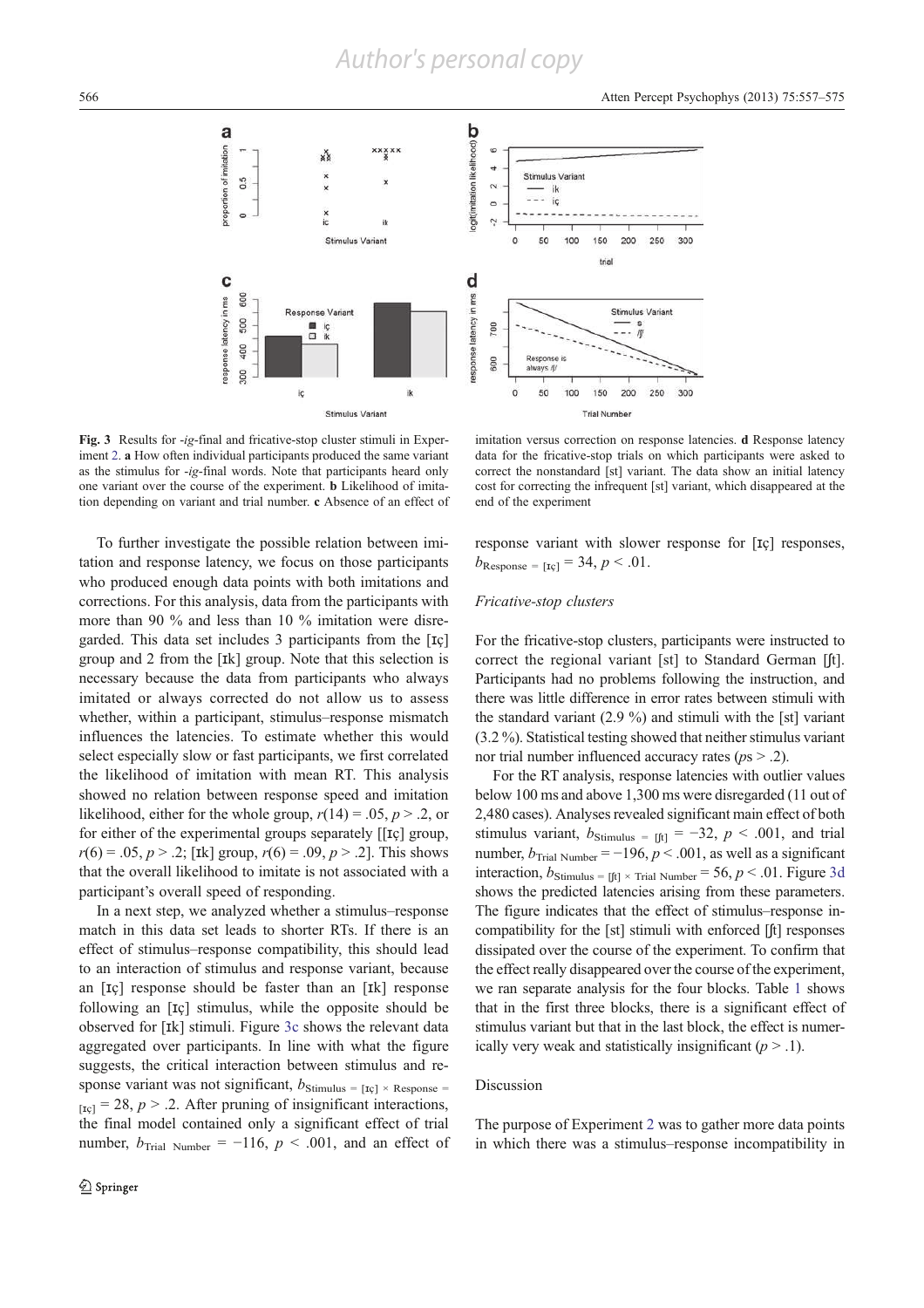# *Author's personal copy*

#### Atten Percept Psychophys (2013) 75:557–575 567

| Table 1 Effect of stimulus–response compatibility in the fricative-stop cluster trials in Experiment 2 |                      |                      |                              |                  |                                    |  |
|--------------------------------------------------------------------------------------------------------|----------------------|----------------------|------------------------------|------------------|------------------------------------|--|
| <b>Block</b>                                                                                           | Mean RT [st] Stimuli | Mean RT [[T] stimuli | $b_{\text{stimulus}} = [ft]$ | $b$ Trial Number | $D$ Trial Number × stimulus = [ft] |  |
|                                                                                                        | 770                  | 713                  | $-58**$                      | $-145**$         |                                    |  |
| 2                                                                                                      | 667                  | 637                  | $-37**$                      | $-28*$           |                                    |  |
|                                                                                                        | 640                  | 615                  | $-23*$                       |                  |                                    |  |
| 4                                                                                                      | 620                  | 607                  | 13                           | $-26$            | $64*$                              |  |

Note. Participants were asked to shadow [st] variants with the standard variant [ft]. The predictor trial number was centered around zero and scaled to range from −0.5 to 0.5 for each analysis. The interaction term was not significant for the first three blocks and, hence, was pruned from the model

 $* p < .05$ 

\*\*  $p < .01$ 

terms of the involved speech gestures. In trials with fricative-stop clusters, these were enforced by the instruction. The results showed that the ensuing gestural mismatch led to longer response latencies in the beginning of the experiment, but not at the end of the experiment. It is premature, however, to attribute this effect solely to the stimulus–response incompatibility, because the stimulus–response incompatibility is confounded with stimulus type, given that we asked participants to correct the variant [st] to the standard variant [ʃt]. The difference in RT might simply be due to the unfamiliarity of the participants with infrequent [st] variant.

Fortunately, the data from Experiment 1 elucidate the issue. Figure 4 shows how quickly participants reacted to the different variants in both experiments. While the unfamiliarity of the participants with the [st] variant did not vary over the experiments, responses in Experiment 1 generally imitated the stimulus, while responses in Experiment 2 corrected the [st] variant. The first obvious difference is that participants in Experiment 1 were slower, overall. This is probably due to the fact that the stimuli in Experiment 1 included nonwords, which participants found more difficult to shadow; that is, response latencies were consistently longer for nonwords than for words. It is well known that response latencies are influenced not only by the stimulus on a given trial, but also by the overall difficulty of the trials (Stone & Orden, 1993; Van der Heijden, Hagenaar, & Bloem, 1984). Having accounted for the overall latency difference, the time course is remarkably similar in both experiments. Over four blocks of item repetitions, the difference in response latency between [st] and [ʃt] variants disappears. This result indicates that there seems to be little effect of gestural mismatch.

In Experiment 2, we also aimed to generate more corrections of -ig-final words by presenting the variants as between-subjects manipulations, and this manipulation was successful. In Experiment 1, the pronunciation variant of -ig words was imitated in 87 % of the cases versus only 60 % in Experiment 2,  $t(22) = 2.2$ ,  $p < .05$ . Note that "imitation" can be a somewhat misleading term here because, at a conceptual level, a numerical value of 50 % of imitation means no imitation at all. If the participants respond at random, they will still use the same variant as the stimulus on 50 % of the trials. This indicates that the amount of imitation in Experiment 2 (60 %) is only slightly above chance (50 %). Using the ensuing data set of matching and mismatch responses from the same participants, we found again that a gestural stimulus–response mismatch did not lead to longer RTs. Nevertheless, we found that participants were faster to produce the [ɪk] response. This is an important data point for narrowing down the interpretation of Experiment 1, where imitation was associated with longer RTs. However, Experiment 1 allowed testing the effect of imitation only for [ɪç] stimuli, so that corrections always were  $[ik]$  responses. Experiment 2 indicated that  $[Ik]$ responses are faster to produce, so that the effect in Experiment 1 can be attributed to a response effect. Nevertheless, the overall picture emerging from these data is that stimulus–response mismatches have little effect in a shadowing task. This pattern is observed for enforced



Fig. 4 Response latencies to fricative-stop clusters in Experiments 1 and 2. In Experiment 1, participants responded with the same gestures as the stimuli; in Experiment 2, the [st] variant had to be corrected to the standard variant [ʃt]. Both experiments show, however, a similar pattern. Initially, responses were slower to the infrequent variant, but this effect disappeared over the course of the experiment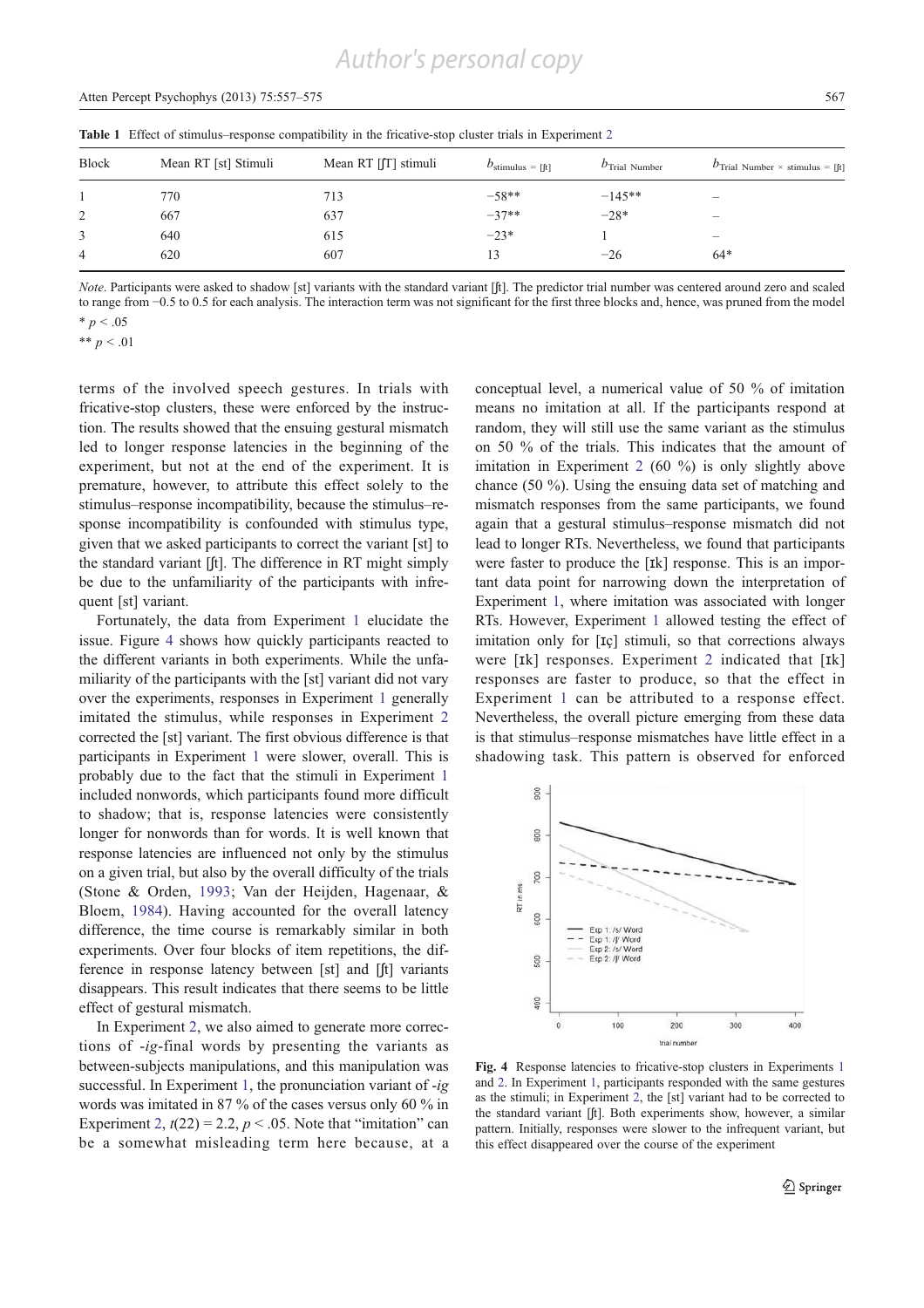mismatches in this experiment and for spontaneously arising mismatches between stimulus and response in Experiment 1.

# Experiment 3

Experiment 2 introduced the instruction to "correct" a regional variant to the standard pronunciation. The results showed that the ensuing mismatch between stimulus and response does not lead to an RT cost at the end of the experiment. However, the instruction to "correct" is slightly unusual. In this experiment, our aim was to gather converging evidence with a different method to induce gestural mismatches between stimulus and response. To this end, we changed the instructions and added a block of word reading to the experiment. Participants were instructed that the purpose of the experiment was to compare the efficiency of written and spoken word recognition. This focuses the attention on the lexical properties of the stimuli, and Experiment 1 had shown that words are more likely to induce corrections than are nonwords. Similarly, the focus on word recognition may make participants more likely to say the words in the way they usually would.

To achieve this focus on word recognition, they were first asked to read out loud the same written words they later had to shadow. The instruction mentioned that the spoken words could be produced in different regional variants but did not ask participants to "correct" those to the Standard German form. Rather, the focus was on how fast the words could be recognized.

Method

# Participants

Sixteen native speakers of German (12 female) from the student population of the RWTH University Aachen participated in the experiment for pay. Their mean age was 22.4 years  $(SD = 3.8)$ .

### **Materials**

This experiment used the same materials as Experiment 2, plus written forms of those target words. This resulted in a stimulus set of 100 sound files and 100 bitmaps.

# Apparatus and procedure

The apparatus was the same as in the previous experiment. Each participant heard and saw 80 stimuli over the course of the experiment. For the written part, there was no variation in the stimulus form. Written words were presented on a 22 in. color CRT monitor (100-Hz refresh rate;  $1,024 \times 768$  pixels) in Helvetica font with a size of 15. The participant's distance to the monitor was about 500 mm.

For the spoken words, the 20 fricative-stop cluster words were presented in both versions, the standard [ʃt] and the regional variant [st], the 20 -ig-final words in either the [ɪç] or [ɪk] variant, and the 20 control words ending on [ɪç] or [ɪk] with no variation. A given participant heard the stimuli four times in four blocks of 80 stimuli. The stimulus order was permutated randomly in each block. The experimenter determined the version of the presented -ig words on the basis of the responses to the written words. If a given participant read out loud the  $-ig$  words with the  $[Ic]$  variant, the  $[Ik]$  variant was presented in the auditory blocks. Vice versa, if a given participant read out loud the -ig words with the [ɪk] variant, the [ɪç] variant was presented in the auditory blocks.

The instructions were as follows. Participants were informed that the experiment tested the efficiency of word recognition in the written and spoken modality. To that end, they had to read out loud or repeat the word they heard as quickly as possible. Given that the variation of the /st/ onset in German is rather marked, the instruction mentioned that efficiency of word recognition was also tested for different regional variants. All participants first did the reading task and then the shadowing task.

#### Data coding and analysis

The resulting 16 \* 320 sound files were analyzed semiautomatically, as in Experiment 1. Again, the analyses make use of linear mixed effect models as in Experiment 1.

#### Results

#### Control trials

For the -ik and -ich control words, the error rates were quite low (1.2 % for -ik words and 0.5 % for -ich words). The difference between the two types of words was not significant,  $b_{-ich$  Word = 0.84,  $p > .2$ , nor was the effect of trial number,  $b = 0.007$ ,  $p = .08$ .

An analysis of the RTs showed an effect of trial number,  $b_{\text{Trial Number}} = -160.5, p < .001$ , but no effect of type of word,  $b_{-ich Word} = -25, p > 0.1$ . Overall, latencies were also shorter than in the earlier experiments, with an overall mean of 480 ms.

#### -ig words

There were 8 participants each who responded with the [ɪk] and [ɪç] variant, respectively, in the reading task. Note that these participants were presented with the other variant in the shadowing blocks. Participants shadowed the -ig words with a high accuracy (>98 %), and statistical testing revealed no effects of experimental variables on accuracy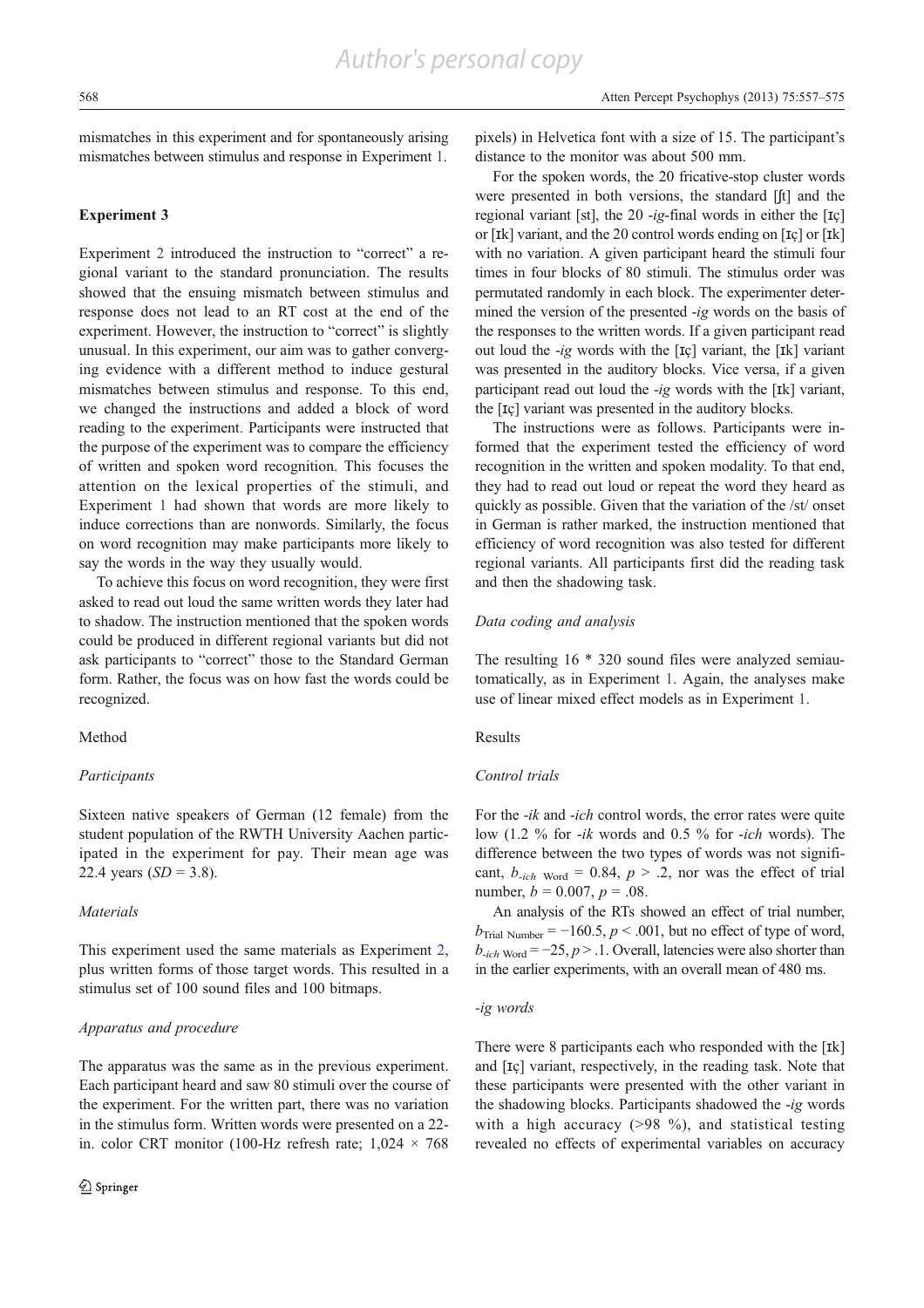rates. Response latencies were also marginally different between variants,  $b_{-ich}$  <sub>Variant</sub> = -99,  $p = .07$ , but decreased over the course of the experiment for both variants/groups,  $b_{\text{Trial Number}} = -160, p < .001$  (note that variant is a betweensubjects manipulation here).

Analysis of the amount of imitation started with an overview of how often individual participants imitated. Figure 5a shows that the majority of the participants produced mostly imitations, but 1 participant in each condition predominately corrected the presented version, and 6 participants (2 in the [ɪç] condition) sometimes produced corrections. A first test of whether imitation is associated with shorter RTs was a correlation of overall proportions of matches with mean RT over participants. This correlation was not significant,  $r = .15$ ,  $p > .2$ .

A linear mixed effect model with imitation as a dependent variable and group, trial number, and normalized RT as covariates tested whether imitation was associated with fast reactions. As in the corresponding analysis in the two previous experiments, a logistic linking function was used to account for the categorical nature of the dependent variable. Normalization of the RTs was achieved by correcting response latencies with the individual mean. After pruning of all interactions due to their lack of statistical significance, the model with only main effects shows a main effect of normalized RT,  $b_{normalized RT} = 0.004$ ,  $p < 0.01$ . Note that the positive regression weight means that imitations are associated with larger (i.e., longer ) RTs.

To further investigate the possible relation between imitation and response latency, we focus on those participants who produced enough data points with both imitations and corrections. For this analysis, data from the participants with more than 98 % and less than 2 % imitation were disregarded. This data set includes 3 participants from the [ɪç] group and 6 from the [ɪk] group. In a next step, we analyzed whether a stimulus–response match in this data set leads to shorter RTs. If there is an effect of stimulus–response compatibility, this should lead to an interaction of stimulus and response variant, because an [ɪç] response should be faster than an [ɪk] response following an [ɪç] stimulus, while the opposite should be observed for [ɪk] stimuli. Figure 5b shows the relevant data aggregated over participants. In line with what the figure suggests, the critical interaction between stimulus and response variant was significant,  $b_{\text{Stimulus}} = [I_{\text{c}}] \times \text{Response} = [I_{\text{c}}] = 83, p < .01.$  Note that the positive regression weight indicates that a match between stimulus and response is associated with slower responses.

#### Fricative-stop clusters

There were little differences in error rates between stimuli with the standard variant  $(4.6 \%)$  and stimuli with the [st] variant (5.1 %). Statistical testing showed that neither stimulus variant nor trial number influences accuracy rates ( $ps > .2$ ).



Fig. 5 Results for -ig-final and fricative-stop cluster stimuli in Experiment 3. a How often individual participants produced the same variant as the stimulus for -ig-final words. Note that participants heard only one variant over the course of the experiment. b Absence of an effect of imitation versus correction on response latencies. c How often

individual participants produced the same variant as the stimulus for /st/ words. d Response latency data for the fricative-stop trials on which participants corrected the nonstandard [st] variant. The data show an initial latency cost for correcting the infrequent [st] variant, which disappeared at the end of the experiment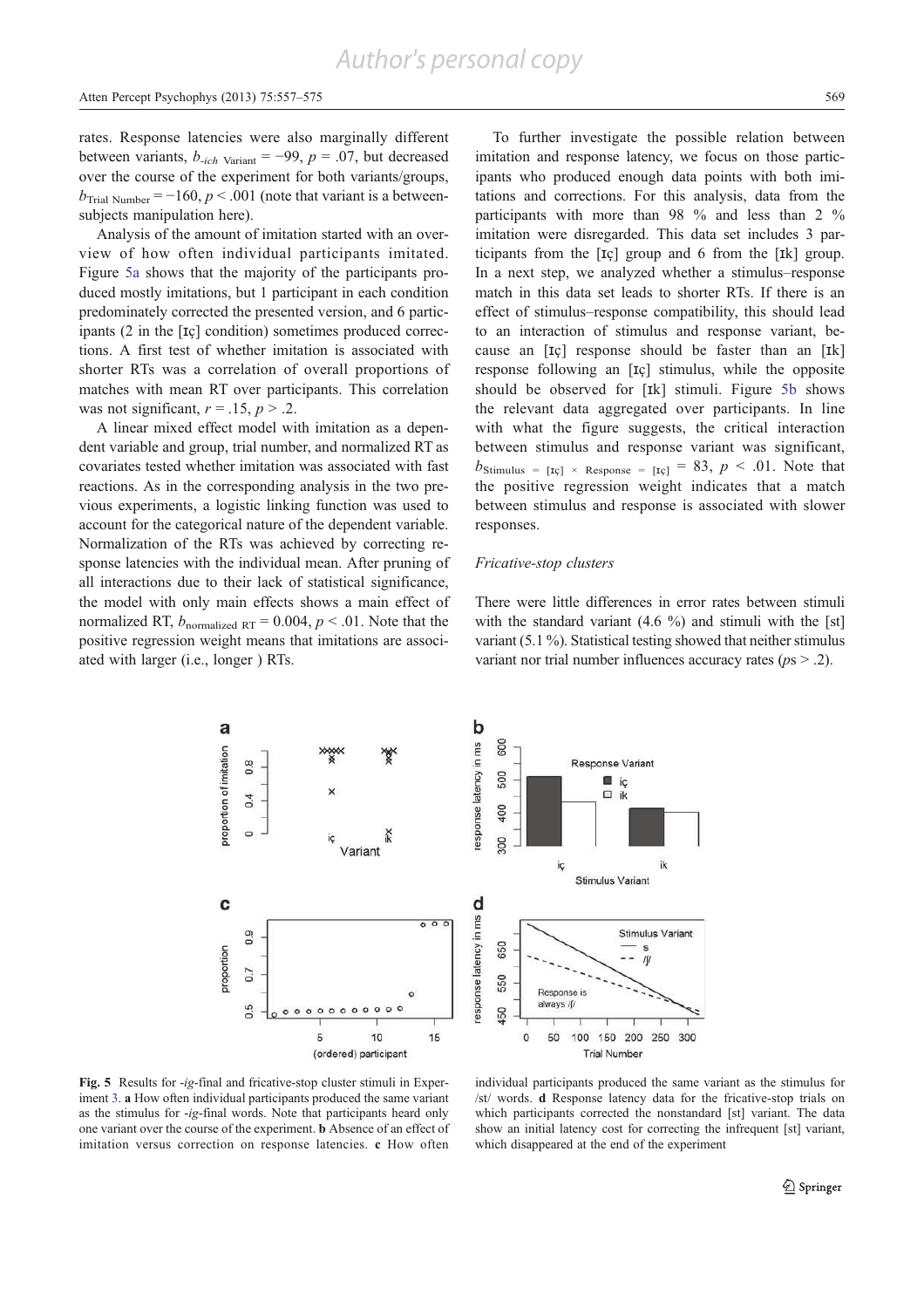Participants had been presented with both the standard variant [ʃt] and the regional variant [st] in this experiment, with no particular instruction to imitate or correct a version. Note, however, that they had already produced the words with the standard variant in the reading task. The critical question was whether the focus on word recognition introduced "spontaneous corrections" rather than the "forced corrections" that were obtained in Experiment 2. Figure 5c shows the relevant data as the (ordered) proportions of matching responses to the nonstandard, regional variant [st]. (Responses to the standard variant were always matching.) This shows that most participants were responding mostly categorically, either producing the variant (3 participants) or mostly correcting it to the standard variant (12 participants). Only 1 participant produced a mixture of responses. As previously, we calculated the correlation of proportion of imitations and response latency, which again was not significant,  $r(14) = -.26, p < .2$ .

Given this data set, the best way to evaluate the impact of a gestural stimulus–response match within participants is to compare the speed of standard responses [ʃt] between standard and variant stimuli for those 13 participants who mostly used standard responses. The question is whether the responses that mismatch the input stimulus remain slower over the course of the experiment than responses that match the input stimulus. For this RT analysis, errors and response latencies with outlier values above 1,300 ms and below 100 ms (23 out of 2,560 cases) were disregarded. Analyses revealed significant main effects of both stimulus variant,  $b_{Stimulus} = [ft] = -32$ ,  $p < .001$ , and trial number,  $b_{\text{Trial Number}} = -196$ ,  $p < .001$ , as well as a significant interaction,  $b_{Stimulus} = [ft] \times \text{Trial Number} = 56$ ,  $p \leq 0.01$ . Figure 5d shows the predicted latencies arising from these parameters. The figure indicates that the effect of stimulus–response incompatibility for the [st] stimuli with enforced [ft] responses dissipated over the course of the experiment. To confirm that the effect really disappeared over the course of the experiment, we ran separate analysis for the four blocks. Table 2 shows that in the first two blocks, there is a significant effect of stimulus variant but that, in the last blocks, the effect is numerically very weak and statistically insignificant  $(p > .2)$ .

### Discussion

The purpose of this experiment was to test whether the consequences of a stimulus–response mismatch in terms of the articulatory gestures would be similar when the correction was not enforced by an instruction (as in Experiment 2). To this end, we instructed participants that the main focus of the experiment was on how quickly words are recognized when presented in spoken or written form and when there is a variation in the spoken form.

This instruction resulted in an intermediate amount of imitation, as compared with the previous experiments, especially with regard to the fricative-stop clusters. In Experiment 1, there were hardly any corrections; in Experiment 2, many corrections were obtained, because participants were instructed to correct the regional to the standard variant; and in Experiment 3, 13 out of 16 participants mostly corrected the standard to the regional variant. Apparently, the focus on word recognition in the instructions helped to reduce the tendency to produce regional variants, so that we again observed a large amount of corrections.

In these corrections, there is a clear difference in the articulatory gestures used to produce the stimulus and the response. Nevertheless, the patterns in the response latencies were surprisingly similar to those in Experiment 1, where there was little gestural mismatch between stimulus and response. In both cases, the regional variant was responded to more slowly than the standard variant in the beginning of the experiment, but this effect disappeared over the course of the experiment.

For the -ig words, the present experiment produced a smaller amount of corrections than in the previous experiment. Apparently, the instruction to correct the fricative-stop

Table 2 Effect of stimulus–response compatibility in the fricative-stop cluster trials in Experiment 3

| <b>Block</b> | Mean RT [st] Stimuli | Mean RT [ft] stimuli | $b_{Stimulus} = [ft]$ | $b$ Trial Number | $b$ Trial Number × Stimulus = [ft] |
|--------------|----------------------|----------------------|-----------------------|------------------|------------------------------------|
|              | 722                  | 644                  | $-174**$              | $-3.8**$         | $2.25**$                           |
| 2            | 597                  | 535                  | $-58**$               | —                |                                    |
| 3            | 564                  | 539                  | $-19$                 | —                | —                                  |
| 4            | 522                  | 514                  | $-5.4$                | —                | —                                  |
|              |                      |                      |                       |                  |                                    |

Note. The analyses focused on those participants who responded with the standard variant [ft] for stimuli with both the regional variant [st] and the standard variant [ʃt]. The predictor trial number was centered around zero and scaled to range from −0.5 to 0.5 for each analysis. The interaction term was not significant for the last three blocks and, hence, was pruned from the model

\*\*  $p < .01$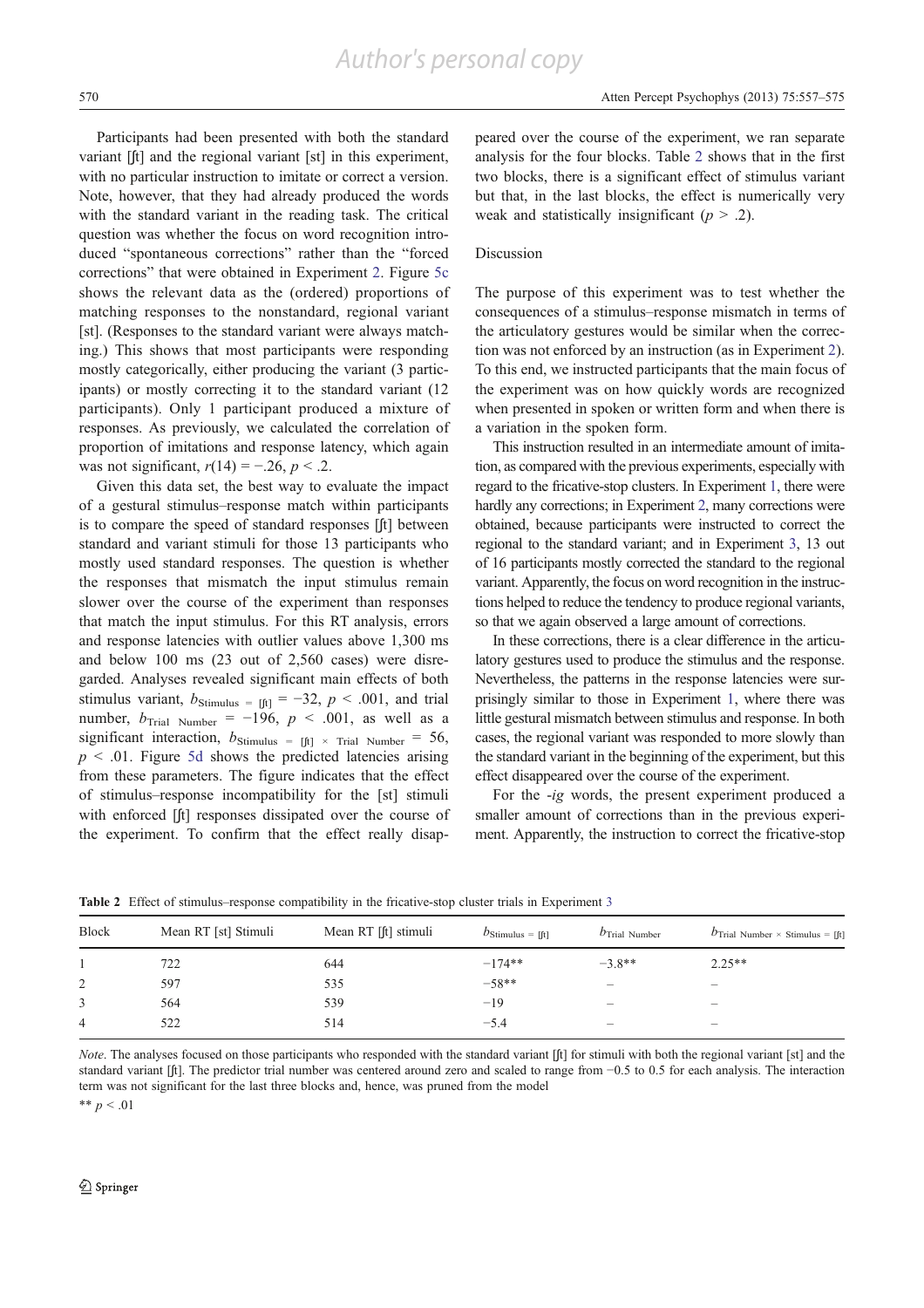clusters to the standard variant also increased the likelihood of corrections for the -ig words in Experiment 2. Nevertheless, the results suggest that for the corrections observed, there was no latency cost associated with a mismatch in terms of articulatory gestures between stimulus and response.

#### General discussion

In the present study, we set out to test how close the relationship between perception and action is for speech. As we argued in the introduction, critical evidence can be obtained with stimuli that are gesturally different yet phonologically equivalent. To do so, we tested the consequences of regional accent variation in a shadowing task. Regional accent variation leads to the same words (hence, phonological equivalence) to be produced with different speech gestures. A similar approach had already been presented by Mitterer and Ernestus (2008). Expanding this previous study, the variation in the present investigation stayed within the general gestural inventory of the standard variant. That is, variants were chosen such that any proficient speaker of German should be able to produce both variants. Within this setup, we asked two questions: First, to what extent is the regional accent variation imitated in a shadowing task? Second, what are the consequences for the response latency if stimulus and response use different gestures?

Assuming a tight coupling of perception and action, the prediction was that imitation should be ubiquitous and that the failure to imitate and the ensuing gestural stimulus–response mismatch should lead to a latency cost. While our data provide clear answer to these questions, these answers point in different theoretical directions. First of all, we found a strong tendency to imitate the stimulus variation at least under some conditions. However, if participants did not imitate, either spontaneously or by instruction, there were no latency costs for the ensuing stimulus–response incompatibility.

The likelihood of imitation varied with the type of variation and the experimental setup. In Experiment 1, variants of fricative-stop cluster led to more imitation than did variants in the pronunciation of -ig-final words. This variation in the pronunciation of -ig-final words was imitated more often in Experiment 1, in which participants heard both variants, than in Experiment 2, in which they heard only one variant. A possible account for these differences is that imitation is linked to the saliency of the variation. The variation in the fricative-stop clusters is clearly more marked than variation in the pronunciation of -ig-final words and, hence, also more salient. Moreover, hearing the German word for vinegar produced as [ɛsɪç] and [ɛsɪk] in the same experiment also makes this variation more salient. It therefore seems likely that the shadowing task itself generates a demand characteristic to imitate obvious variation in the input. This assumption also allows us to explain some surprising differences in the amount of imitation in another recent shadowing experiment. Recently, Honorof et al. (2011) measured the amount of imitation in a shadowing task using dark and light /l/ in American English, which is mainly cued by the difference between the first two formants. They found that the amount of imitation was nonlinearly related to the difference in the stimuli. In their Experiment 1, a difference of 200 Hz in the formant distance in the stimuli led to an imitation difference of only 20 Hz; in their Experiment 2, a 260-Hz difference in the stimuli led to a 66-Hz difference in the responses. If one relates the stimulus to the response differences, there is 10 % imitation in Experiment 1 but 25 % in Experiment 2. This difference can easily be attributed to salience: With a clearer difference between the stimuli, the amount of imitation increases. This would also explain the difference in prevoicing imitation found in Mitterer and Ernestus (2008). They found more imitation of presence versus absence of prevoicing than of the amount of prevoicing. Van Alphen and McQueen (2006) showed that the presence versus absence of prevoicing is more salient than differences in the amount of prevoicing. While Mitterer and Ernestus suggested that the difference is due to the phonological relevance of the difference, the present data show that salience may be an alternative interpretation.

It is also noteworthy that the amount of imitation was much stronger in the present Experiment 1 than in Experiment 3, although both did not include an instruction to produce standard variants (as Experiment 2 did). Experiment 3 capitalized on the fact that lexical status seems to modify the tendency to imitate. In Experiment 1, we had already observed that words led to more corrections than did nonwords. Experiment 3 hence focused on the lexical properties of the items, with an instruction that focused on word recognition. Moreover, an initial block of reading responses established how the words should be pronounced, since the participants there responded with the standard variant.

As this discussion indicates, the strong tendency to imitate might simply be the default in a shadowing task, especially when nonwords are presented. In fact, answering why participants imitate the stimulus in a shadowing task may be more of a question for social psychology than for theories of speech processing (Giles, Coupland, & Coupland, 1991). There is, in fact, a long tradition in social psychology of viewing phonetic imitation as a socially rather than linguistically driven process (Gregory & Webster, 1996). The fact that the amount of imitation can be modified from nearly complete alignment for marked variants (fricative-stop clusters in Experiment 1) to near chance level for unobtrusive cases (between-subjects variation of German -ig-final words in Experiment 2) indicates that the tendency to imitate the phonetic properties in the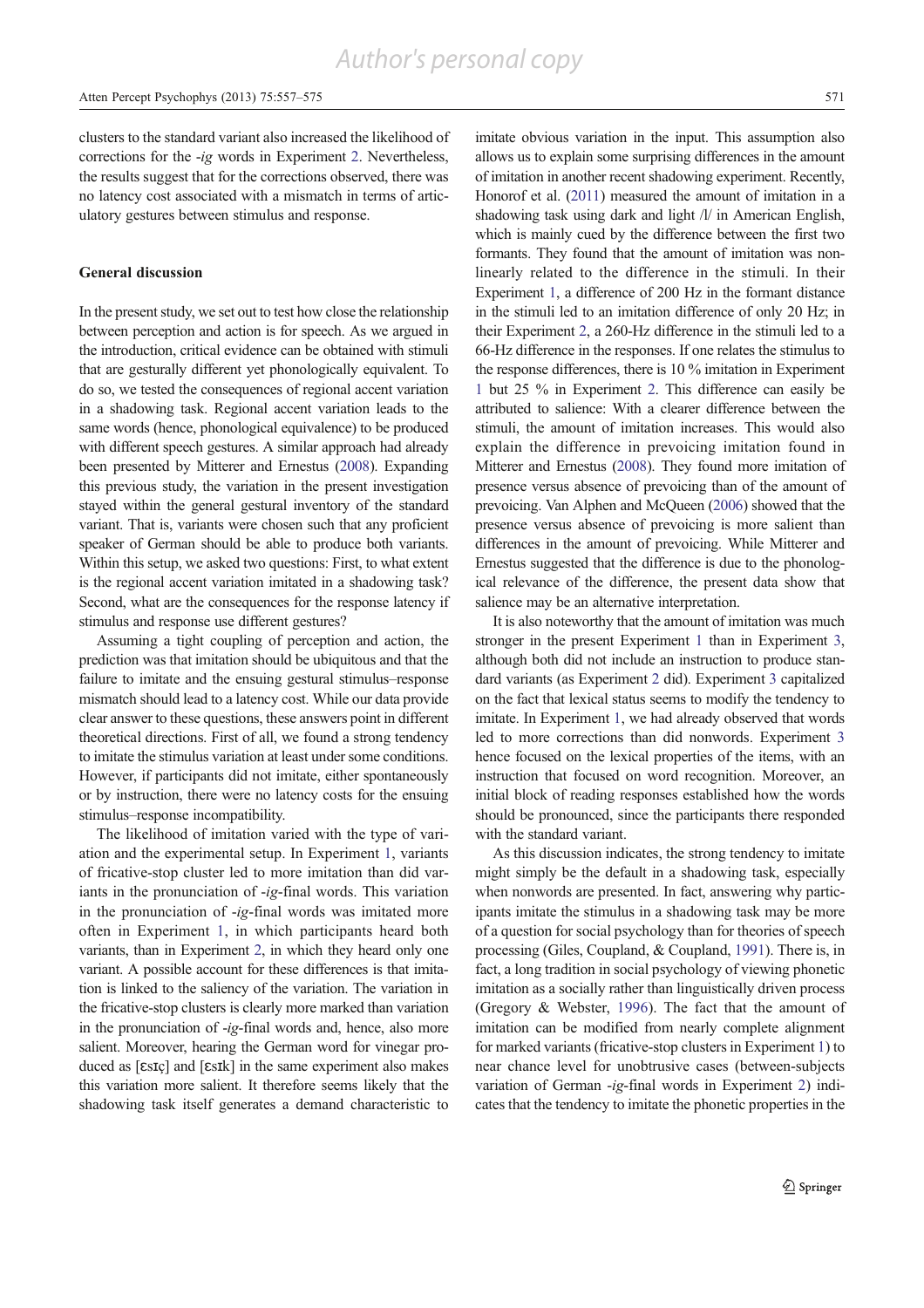shadowing task is probably not the consequence of an automatic and tight perception–action coupling.

This conclusion is buttressed by our findings on the latency effects of stimulus–response incompatibilities. In short, there are none. For -ig-final words, stimulus–response mismatches occurred in both experiments and never led to latency costs. Experiment 2 and Experiment 3 seem to show a latency cost at first sight. Participants found it initially more difficult to respond with the standard variant [ʃt] when hearing the [st] variant than when the stimulus also used the standard variant. However, a comparison with Experiment 1 shows that this is simply an effect of the markedness of the [st] stimulus. The same latency difference that is observed between [ʃt] and [st] stimuli in Experiment 2 is observed in Experiment 1, where participants mainly imitated the variation. Moreover, the latency difference disappears over the course of the experiment in both cases. Usually, compatibility effects persist and are resistant to training (cf. MacLeod, 1991). This suggests that the gestural stimulus–response (in)compatibility does not influence latencies at all.

This conclusion seems at odds with two recent reports that argue that hearing a given speech gesture activates the relevant motor command. Galantucci et al. (2009) found that hearing a speech sound as a distractor has an impact on vocal choice RTs. In their experiments, participants had to react to visual stimuli (e.g., "##") with a spoken syllable (e.g., "ba"). Auditory distractors led to facilitation or inhibition when they matched or mismatched the intended response. In a similar vein, Yuen, Davis, Brysbaert, and Rastle (2010) showed that auditory distractors influence the exact position of the tongue, so that a /t/-distractor leads to more alveolar contact on nonalveolar target segments (e.g., /k/). However, in both cases, the authors confounded gestural and phonological stimulus–response compatibility. Some theories of phonology see the main task of phonological representation as a means of bridging the gap between perception and production (Boersma, 1998), so that these results can be attributed to phonological association, rather than to an automatic activation of speech gestures by hearing speech. As we highlighted in the introduction, it is necessary to find stimulus–response combinations that differ in their speech gestures but are phonologically equivalent. Only with such stimuli do the predictions of a learning account and a gestural account differ. Even though gestural and phonological compatibility are often confounded, it is possible (Mitterer & Ernestus, 2008) and necessary to deconfound them.

To do so in the present study, we used the instruction to correct in Experiment 2, and in Experiment 3, we had to mention the fact that regional variation was to be expected, given the markedness of the variation used in this experiment. In this way, we were able to elicit stimulus–response pairings that were phonologically compatible but gesturally incompatible. However, it remains possible that these instructions may have had some unexpected effect. Another potential way forward would be to simply "measure" to what extent the fine-phonetic details of stimulus and response match and whether this match is related to response latency. Instead of introducing relatively strong stimulus–response compatibilities by experimental measures and instructions, this approach would make use of natural variation in stimulus–response overlap (i.e., on a given trial, the response may be more or less similar to the stimulus). However, this approach, although theoretically promising, faces the problem of measuring the amount of gestural alignment of stimulus and response, which is difficult from the acoustic record for two necessarily different speakers (the model speaker and the participant). If these problems were solved, this would provide additional critical evidence.

The conclusion of the present work seems to be that what we hear influences how we speak, but probably not by a direct activation of speech gestures when hearing speech sounds. With this point in mind, it is worthwhile to consider how speech perception and production are linked in language use outside of the laboratory. One potential area for research is turn-taking in a dialogue, in which people take turns at being speakers and listeners. This phenomenon has attracted some attention in the psychological as well as the linguistic literature (Caspers, 1998; De Ruiter, Mitterer, & Enfield, 2006; Sacks, Scheglof, & Jefferson, 1974; Stivers et al., 2009; M. Wilson & Wilson, 2005). One aspect that has attracted considerable attention is the timing of turntaking, often defined as the floor-transfer offset (FTO), defined as the time difference between the end of one speaker's turn and the onset of the following turn. A negative FTO thus indicates overlap, whereas a positive FTO is a silent gap. An interesting finding is that, cross-culturally, interlocutors seem to aim for a zero FTO, where there is neither an overlap nor a gap. Moreover, chronometric psycholinguistic work indicates that it takes about 600 ms to plan an utterance (cf. Indefrey & Levelt, 2004). To function in a dialogue, we therefore need to plan an utterance while still listening to speech. Automatic activation of the motor cortex would be quite unhelpful in the endeavor to produce a correct reply to our interlocutor's turn. In the psychological literature, the perception–action link is often investigated as "perception-for-action." Given how perception and action are linked in language use, automatic activation of speech gestures would, in fact, be perception against action, because the activated speech gestures would interfere with the planning of one's utterance. Any theoretical viewpoint that argues for a more tight coupling between perception and action than we do here needs to address how we can function in a dialogue if our perception engages the motor system, while the same motor system is generating an utterance plan of its own at the same time.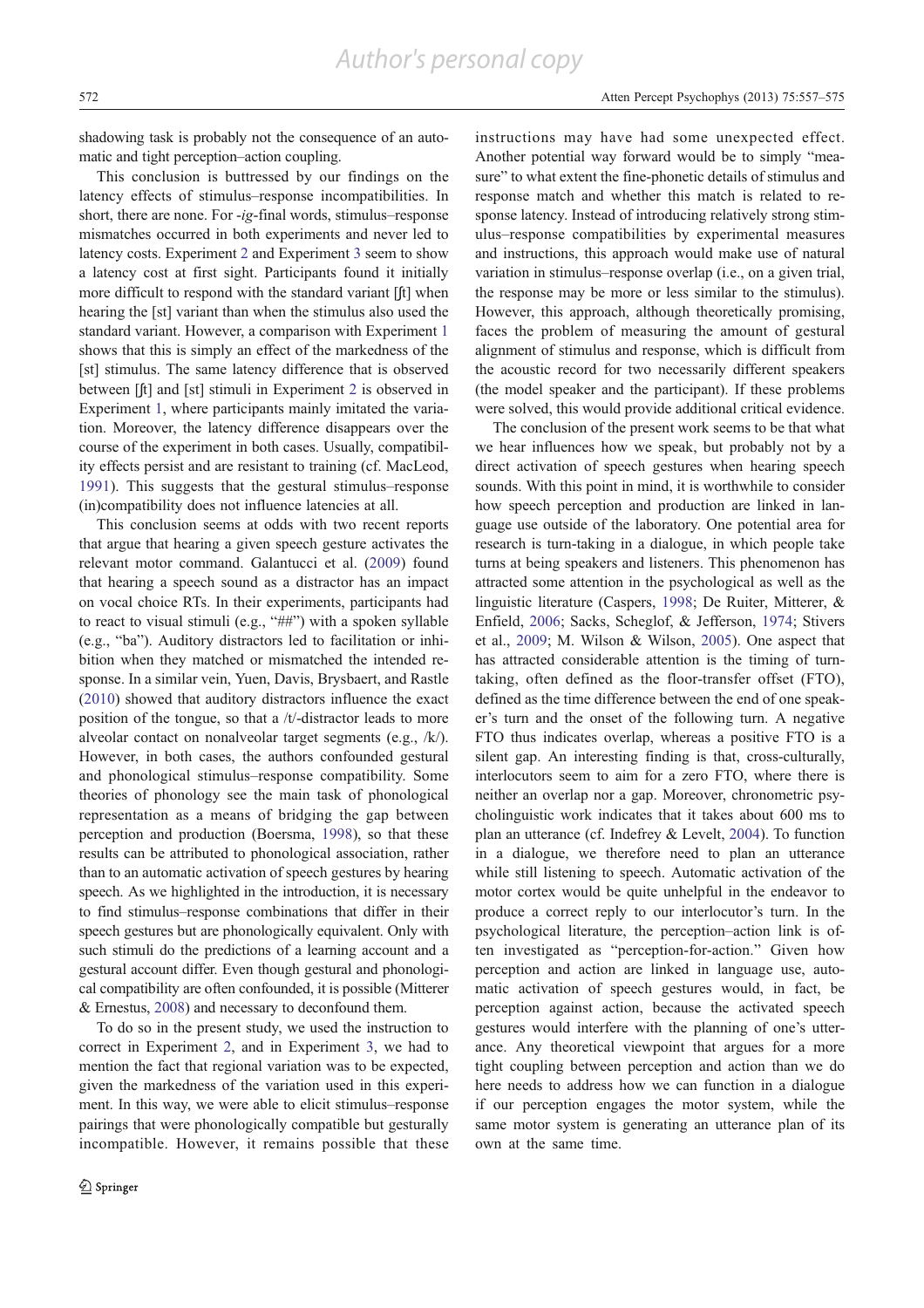# Atten Percept Psychophys (2013) 75:557–575 573

To sum up, the present study found that variation in the shadowing task tends to be imitated if participants are able to do so and if the variation is salient. Somewhat surprisingly, variation is more likely to be imitated when the speaker varies from trial to trial than when the speaker is consistent. Note that the latter option is the more ecologically valid one, since speakers tend to be consistent in their regional accents. Future research needs to address to what extent imitation may be due to demand characteristics (Durgin et al., 2009) of the shadowing task. Next to the strong tendency to imitate, we also gathered data in which participants did not use the same gestures as the stimulus model, either by instruction or by spontaneous imitation. For both cases, the gestural stimulus–response mismatches did not lead to latency costs. This confirms the finding in Mitterer and Ernestus (2008), in which the stimulus–response gestural mismatches were a consequence of the participants' inability to produce the stimulus gestures. The present data show that the same results are obtained when participants are able to produce the stimulus gestures.

Author note Holger Mitterer, Max Planck Institute for Psycholinguistics, Nijmegen, The Netherlands. Jochen Müsseler, Psychology Department, RWTH Aachen University, Germany.

The authors gratefully acknowledge the help of Laura Makowksi for running the experiments and the help of Laura Makowski and Michael Wiechers in coding the responses. We thank Dan Acheson for comments on a previous version of this article.

# Appendix

|  |  |  |  | <b>Table 3</b> -ig words and nonwords |
|--|--|--|--|---------------------------------------|
|--|--|--|--|---------------------------------------|

| -ig Word | English<br>translation | log<br>$(frequency + 1)$ | Anologous<br>nonword |
|----------|------------------------|--------------------------|----------------------|
| billig   | cheap                  | 4.16                     | zallig               |
| deftig   | hearty                 | 0.29                     | gostig               |
| emsig    | assiduous              | 1.10                     | onsig                |
| Essig    | vinegar                | 0.61                     | dossig               |
| ewig     | eternal                | 3.73                     | lowig                |
| fähig    | capable                | 2.94                     | suhig                |
| fertig   | ready                  | 4.26                     | schurtig             |
| gültig   | valid                  | 3.19                     | doltig               |
| heftig   | fierce                 | 4.07                     | schastig             |
| Honig    | honey                  | 2.08                     | tänig                |
| Käfig    | cage                   | 1.10                     | tofig                |
| König    | king                   | 4.68                     | fonig                |
| lässig   | casual                 | 1.61                     | wüssig               |
| mickrig  | pathetic               | 0.00                     | hukrig               |
| mollig   | chubby                 | 0.00                     | rallig               |
| schäbig  | battered               | 0.69                     | heibig               |

#### Table 3 (continued)

| <i>-ig</i> Word | English<br>translation | log<br>$(frequency + 1)$ | Anologous<br>nonword |
|-----------------|------------------------|--------------------------|----------------------|
| übrig           | residual               | 5.05                     | latrig               |
| wenig           | few                    | 6.44                     | lünig                |
| winzig          | tiny                   | 2.81                     | lonzig               |
| zwanzig         | twenty                 | 4.40                     | pfonzig              |

Table 4 Fricative-stop cluster words and nonwords

| Word     | English<br>translation | log<br>$(frequency + 1)$ | Anologous<br>nonword |
|----------|------------------------|--------------------------|----------------------|
| Spiegel  | mirror                 | 3.63                     | spieder              |
| spülen   | to do the dishes       | 1.25                     | spümen               |
| Spektrum | spectrum               | 1.34                     | spetgon              |
| sperren  | to block               | 2.93                     | spellen              |
| Spende   | donation               | 2.60                     | spemke               |
| spielen  | to play                | 5.79                     | spieren              |
| Spinne   | spider                 | 1.70                     | spimme               |
| spitzen  | to sharpen             | 1.99                     | spikfen              |
| Spritze  | syringe                | 2.08                     | sprikwe              |
| spurlos  | without a trace        | 1.25                     | spurkos              |
| Steuer   | tax/steering wheel     | 3.54                     | steuel               |
| Stiefel  | boot(s)                | 2.44                     | stieser              |
| Stempel  | seal                   | 2.06                     | stengkel             |
| streiken | to strike              | 2.55                     | streipen             |
| Stunde   | hour                   | 5.75                     | stungke              |
| stöbern  | to browse              | 0.29                     | stögeln              |
| stiften  | to endow               | 2.30                     | stichken             |
| Standard | standard               | 2.70                     | stambald             |
| stemmen  | to lift                | 1.67                     | stennen              |
| stinken  | to smell (badly)       | 1.90                     | stimpen              |
|          |                        |                          |                      |

**Table 5** / $Ik/-$  and / $Ic/-$  final control words

| $I$ k/-<br>final<br>word | English            | log<br>translation (frequency $+1$ ) | $\text{IC}/\text{-}$<br>final<br>word | English<br>translation             | log<br>$(frequency + 1)$ |
|--------------------------|--------------------|--------------------------------------|---------------------------------------|------------------------------------|--------------------------|
| Lyrik                    | poetry             | 2.92                                 | Anstich                               | tapping                            | 2.48                     |
| Klinik                   | clinic             | 2.94                                 | Dietrich                              | lock pick                          | 2.55                     |
| Anblick                  | sight              | 3.00                                 | Kranich                               | crane                              | 0.51                     |
| Technik                  | technique          | 4.91                                 | Rettich                               | radish                             | 2.01                     |
| Klassik                  | classical<br>music | 1.47                                 | Teppich                               | carpet                             | 3.18                     |
| Grafik                   | graphics           | 1.95                                 | plötzlich                             | suddenly                           | 5.08                     |
| Panik                    | panic              | 1.99                                 | nämlich                               | namely                             | 4.73                     |
| Chronik                  | chronicles         | 2.32                                 | glimpflich                            | without<br>serious<br>consequences | 0.29                     |
| Taktik                   | tactics            | 2.46                                 | grässlich                             | horrible                           | 1.50                     |
| Plastik                  | plastic            | 2.58                                 | ziemlich                              | quite                              | 4.34                     |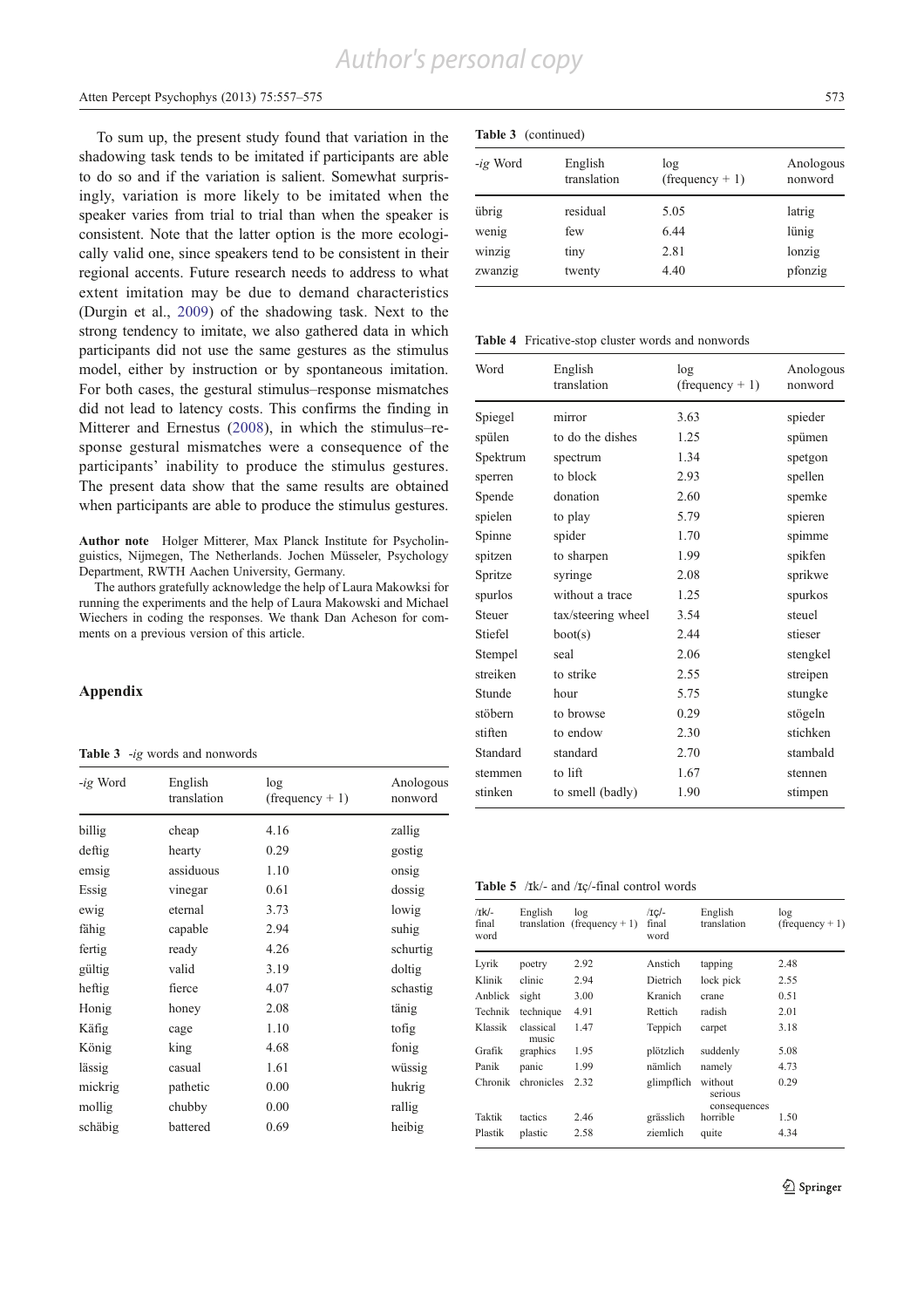### References

- Baayen, H. R. (2008). Analyzing linguistic data. A practical introduction to statistics using R. Cambridge, UK: Cambridge University Press.
- Baayen, H. R., Piepenbrock, R., & Gulikers, L. (1995). The CELEX lexical database (release 2 ed.): Linguistic Data Consortium.
- Baron-Cohen, S., & Staunton, R. (1994). Do children with autism acquire the phonology of their peers? An examination of group identification through the window of bilingualism. First Language, 14, 241–248. doi:10.1177/014272379401404216
- Boersma, P. (1998). Functional Phonology. Formalizing the interactions between articulatory and perceptual drives. The Hague: Holland Academic Graphics.
- Boersma, P. (2001). Praat, a system for doing phonetics by computer. Glot International, 5, 341–345.
- Caspers, J. (1998). Who's next? The melodic marking of question vs. continuation in Dutch. Language and Speech, 41, 375–398. doi:10.1177/002383099804100407
- Connine, C. M. (2004). It's not what you hear but how often you hear it: On the neglected role of phonological variant frequency in auditory word recognition. Psychonomic Bulletin and Review, 11, 1084–1089.
- De Ruiter, J. P., Mitterer, H., & Enfield, N. J. (2006). Projecting the end of a speaker's turn: A cognitive cornerstone of conversation. Language, 82, 515–535. doi:10.1353/lan.2006.0130
- Diehl, R., Lotto, A. J., & Holt, L. L. (2004). Speech perception. Annual Review of Psychology, 55, 149–179. doi:10.1146/annurev.psych .55.090902.142028
- Dixon, P. (2008). Models of accuracy in repeated-measures design. Journal of Memory and Language, 59, 447–456.
- Durgin, F. H., Baird, J. A., Greenburg, M., Russell, R., Shaughnessy, K., & Waymouth, S. (2009). Who is being deceived? The experimental demands of wearing a backpack. Psychonomic Bulletin & Review, 16, 964–969. doi:10.3758/PBR.16.5.964
- Elsner, B., & Hommel, B. (2001). Effect anticipation and action control. Journal of Experimental Psychology. Human Perception and Performance, 27, 229–240. doi:10.1037//0096-1523.27.1.229
- Fanelli, D. (2010). "Positive" results increase down the hierarchy of the sciences. PloS One, 5, e10068. doi:10.1371/journal.pone.0010068
- Fowler, C. A. (1996). Listeners do hear sounds, not tongues. Journal of the Acoustical Society of America, 99, 1730–1741. doi:10.1121/1.415237
- Fowler, C. A., Brown, J. M., Sabadini, L., & Welhing, J. (2003). Rapid access to speech gestures in perception: Evidence from choice and simple response time tasks. Journal of Memory and Language, 49, 396–413. doi:10.1016/s0749-596x(03)00072-x
- Galantucci, B., Fowler, C. A., & Goldstein, L. (2009). Perceptuomotor compatibility effects in speech. Attention, Perception, & Psychophysics, 71, 1138–1149. doi:10.3758/app.71.5.1138
- Gergely, G., Bekkering, H., & Kiraly, I. (2002). Rational imitation in preverbal infants. Nature, 415, 755. doi:10.1038/415755a
- Gibson, J. J. (1979). The ecological approach to visual perception. Boston: Houghton Mifflin.
- Giles, H., Coupland, N., & Coupland, J. (1991). Accommodation theory: Communication, context, and consequences. In H. Giles, N. Coupland, & J. Coupland (Eds.), Contexts of accommodation: Developments in applied sociolinguistics (pp. 1–68). Cambridge: Cambridge University Press.
- Goldinger, S. D. (1998). Echoes of echoes? An episodic theory of lexical access. Psychological Review, 105, 251–279. doi:10.1037//0033- 295X.105.2.251
- Goldstein, L., & Fowler, C. A. (2003). Articulatory phonology: A phonology for public language use. In N. O. Schiller & A. Meyer (Eds.), Phonetics and phonology in language comprehension and

production: Differences and similarities (pp. 159–207). Berlin: Mouton de Gruyter.

- Gregory, S. W. J., & Webster, S. W. (1996). A nonverbal signal in voices of interview partners effectively predicts communication accommodation and social status perception. Journal of Personality and Social Psychology, 70, 1231–1240.
- Harrington, J., Palethorpe, S., & Watson, C. (2000). Does the Queen speak the Queen's English? Nature, 408, 927–928. doi:10.1038/ 35050160
- Hommel, B., Müsseler, J., Aschersleben, G., & Prinz, W. (2001). The Theory of Event Coding (TEC): A framework for perception and action planning. The Behavioral and Brain Sciences, 24, 849–937. doi:10.1017/S0140525X01000103
- Honorof, D. N., Weihing, J., & Fowler, C. A. (2011). Articulatory events are imitated under rapid shadowing. Journal of Phonetics, 39, 18–38. doi:10.1016/j.wocn.2010.10.007
- Iacoboni, M., & Dapretto, M. (2006). The mirror neuron system and the consequences of its dysfunction. Nature Reviews Neuroscience, 7, 942–951. doi:10.1038/nrn2024
- Iacoboni, M., Woods, R. P., Brass, M., Bekkering, H., Mazziotta, J. C., & Rizzolatti, G. (1999). Cortical Mechanisms of Human Imitation. Science, 286, 2526–2528. doi:10.1126/science.286.5449.2526
- Indefrey, P., & Levelt, W. J. M. (2004). The spatial and temporal signatures of word production components. [Review]. Cognition, 92, 101–144. doi:10.1016/j.cognition.2002.06.001
- Kerzel, D., & Bekkering, H. (2000). Motor activation from visible speech: Evidence from stimulus response compatibility. [Article]. Journal of Experimental Psychology. Human Perception and Performance, 26, 634–647. doi:10.1037//0096-1523.26.2.634
- Kleiner, M., Brainard, D., & Pelli, D. (2007). What's new in Psychtoolbox-3? Perception 36, ECVP Abstract Supplement.
- Ladefoged, P., & Maddieson, I. (1996). Sounds of the world's languages. Oxford: Blackwell Publishers.
- Liberman, A. M., & Whalen, D. W. (2000). On the relation of speech to language. Trends in Cognitive Sciences, 4, 187–196.
- Lotto, A. J., Hickok, G. S., & Holt, L. L. (2009). Reflections on mirror neurons and speech perception. Trends in Cognitive Sciences, 13, 110–114. doi:10.1016/j.tics.2008.11.008
- MacLeod, C. M. (1991). Half a century of research on the Stroop effect: An integrative review. Psychological Bulletin, 109, 163– 203.
- McQueen, J. M., Cutler, A., & Norris, D. (2006). Phonological abstraction in the mental lexicon. Cognitive Science, 30, 1113–1126. doi:10.1207/s15516709cog0000\_79
- Meltzoff, A. N., & Moore, M. K. (1977). Imitation of facial and manual gestures by human neonates. Science, 198, 75–78. doi:10.1126/science.198.4312.75
- Mitterer, H., Chen, Y., & Zhou, X. (2011). Phonological abstraction in processing lexical-tone variation: Evidence from a learning paradigm. Cognitive Science, 35, 184–197. doi:10.1111/j.1551- 6709.2010.01140.x
- Mitterer, H., & Ernestus, M. (2008). The link between speech perception and production is phonological and abstract: Evidence from the shadowing task. Cognition, 109, 168–173. doi:10.1016/ j.cognition.2008.08.002
- Mitterer, H., & McQueen, J. M. (2009). Foreign subtitles help but native-language subtitles harm foreign speech perception. PloS One, 4. doi:10.1371/journal.pone.0007785
- Nielsen, K. (2011). Specificity and abstractness of VOT imitation. Journal of Phonetics. doi:10.1016/j.wocn.2010.12.007
- Norris, D., McQueen, J. M., & Cutler, A. (2003). Perceptual learning in speech. Cognitive Psychology, 47, 204–238. doi:10.1016/S0010- 0285(03)00006-9
- Ohala, J. J. (1996). Speech perception is hearing sounds, not tongues. Journal of the Acoustical Society of America, 9, 1718–1725. doi:10.1121/1.414696